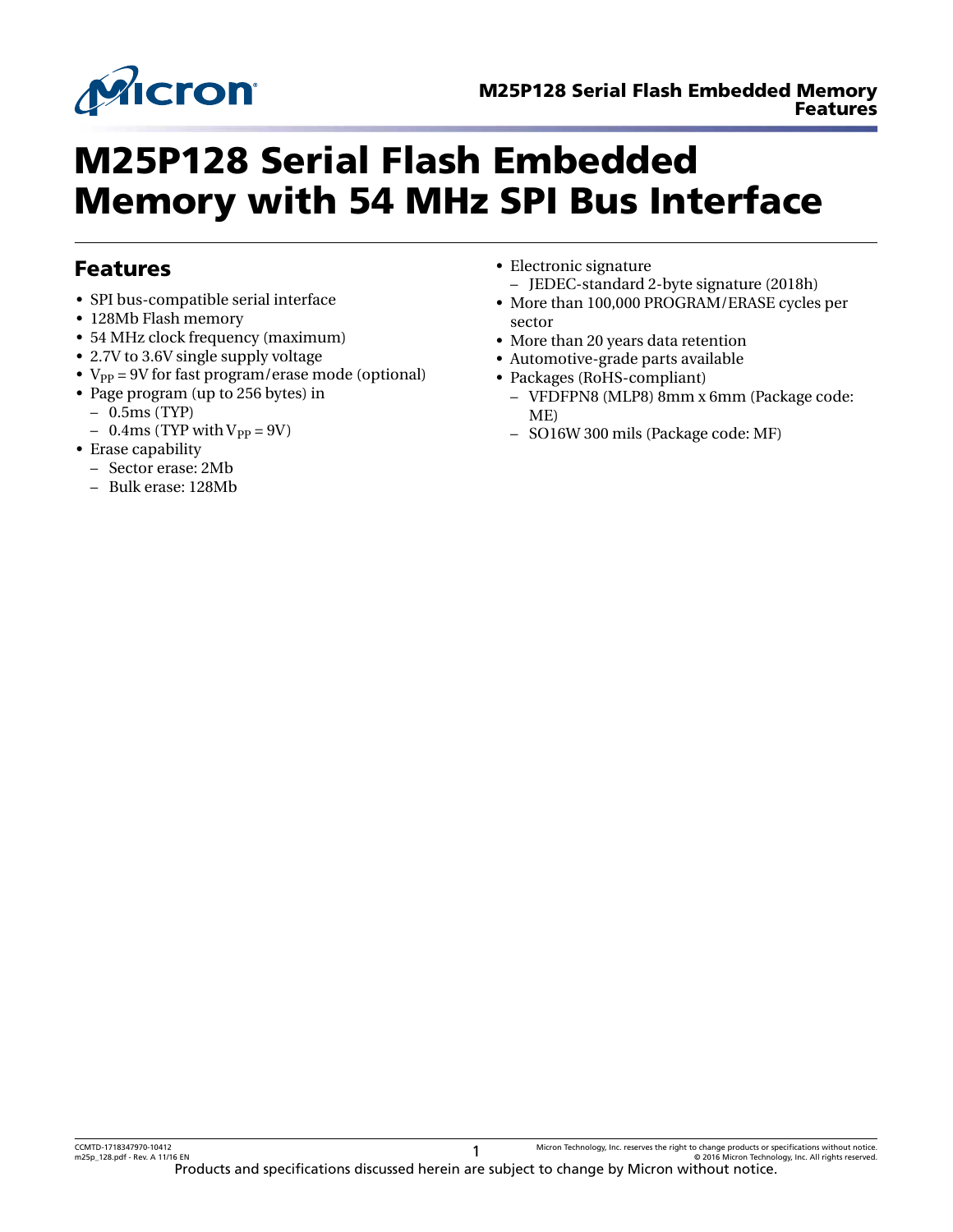

# **Contents**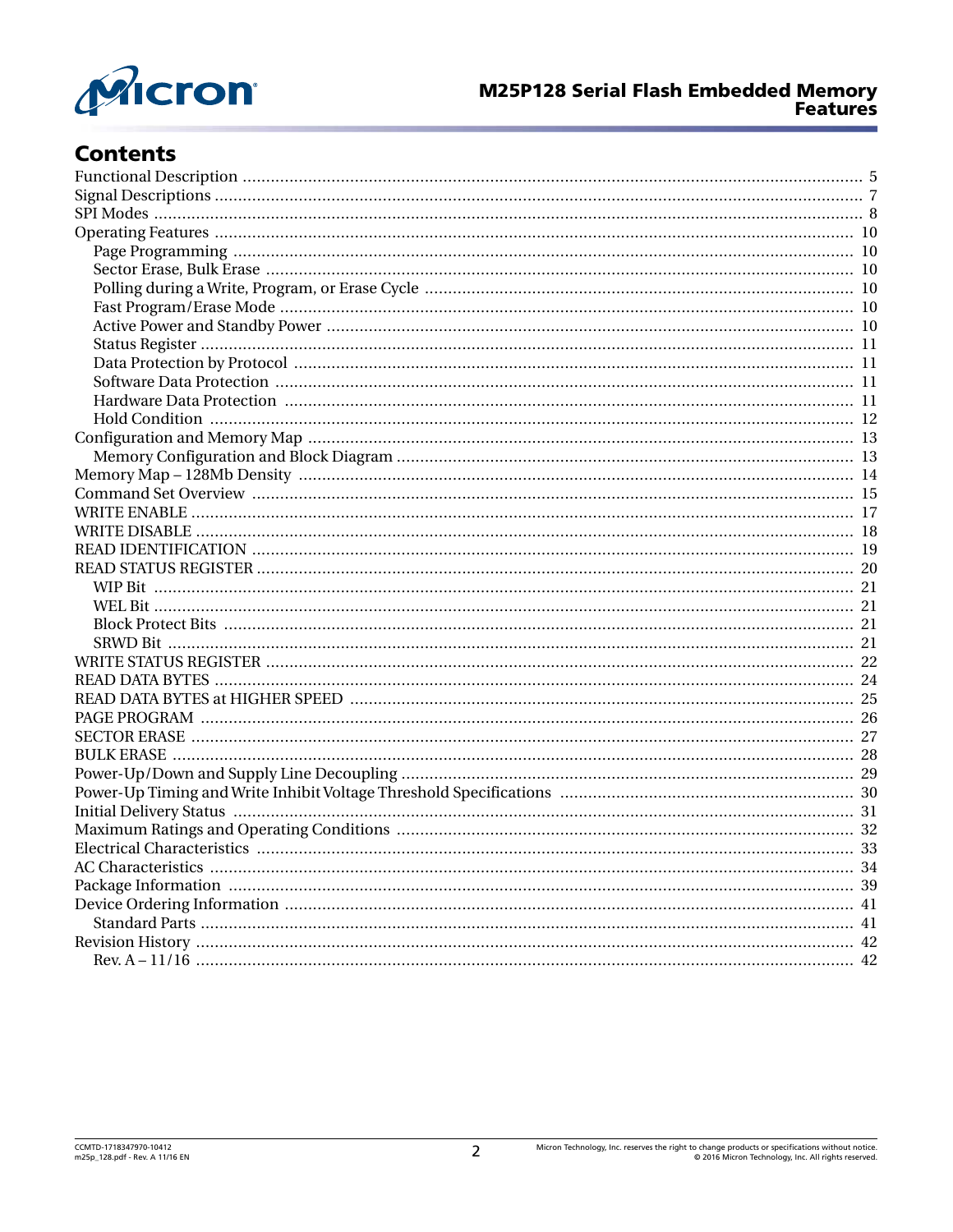

# **List of Figures**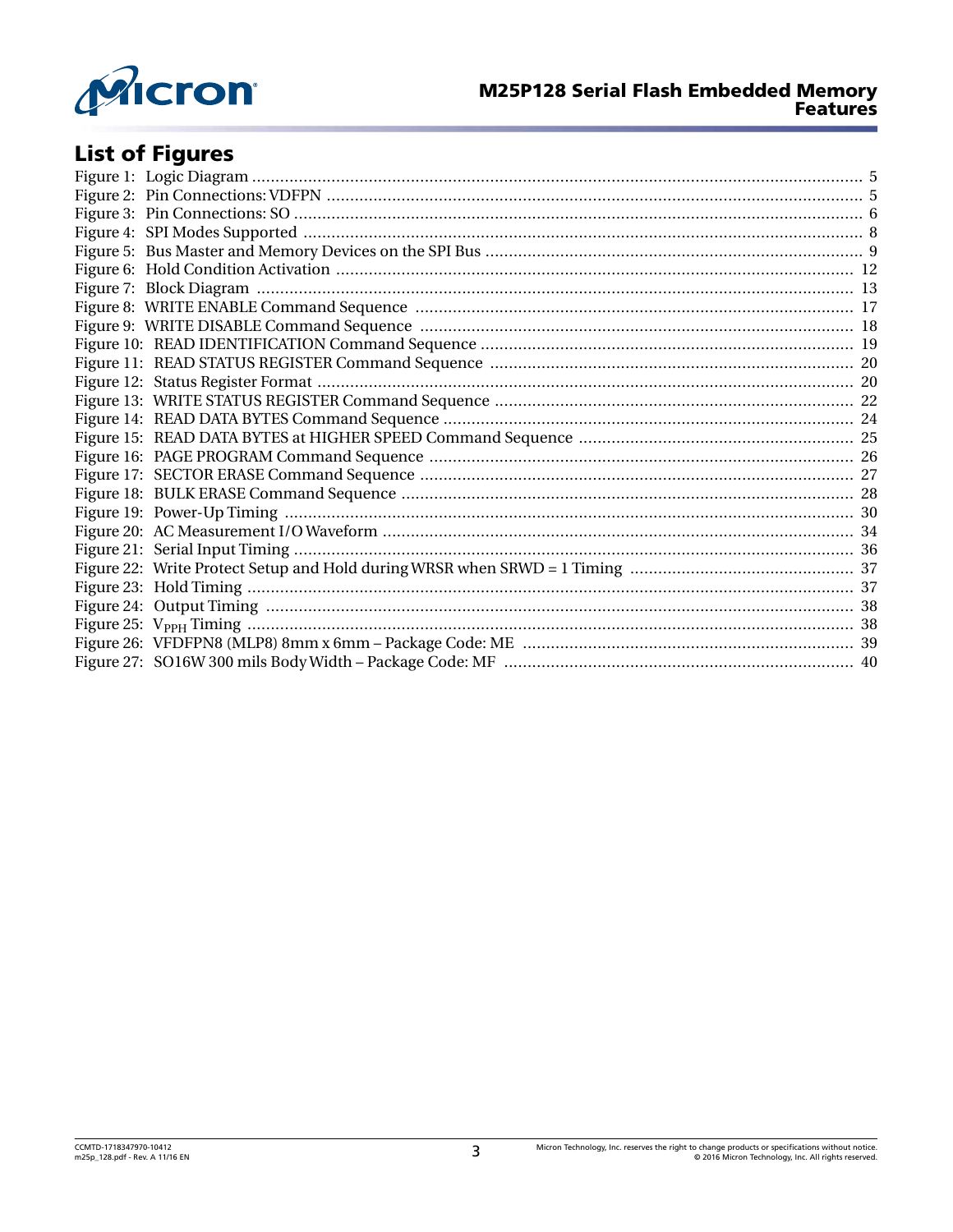

### **M25P128 Serial Flash Embedded Memory Features**

# **List of Tables**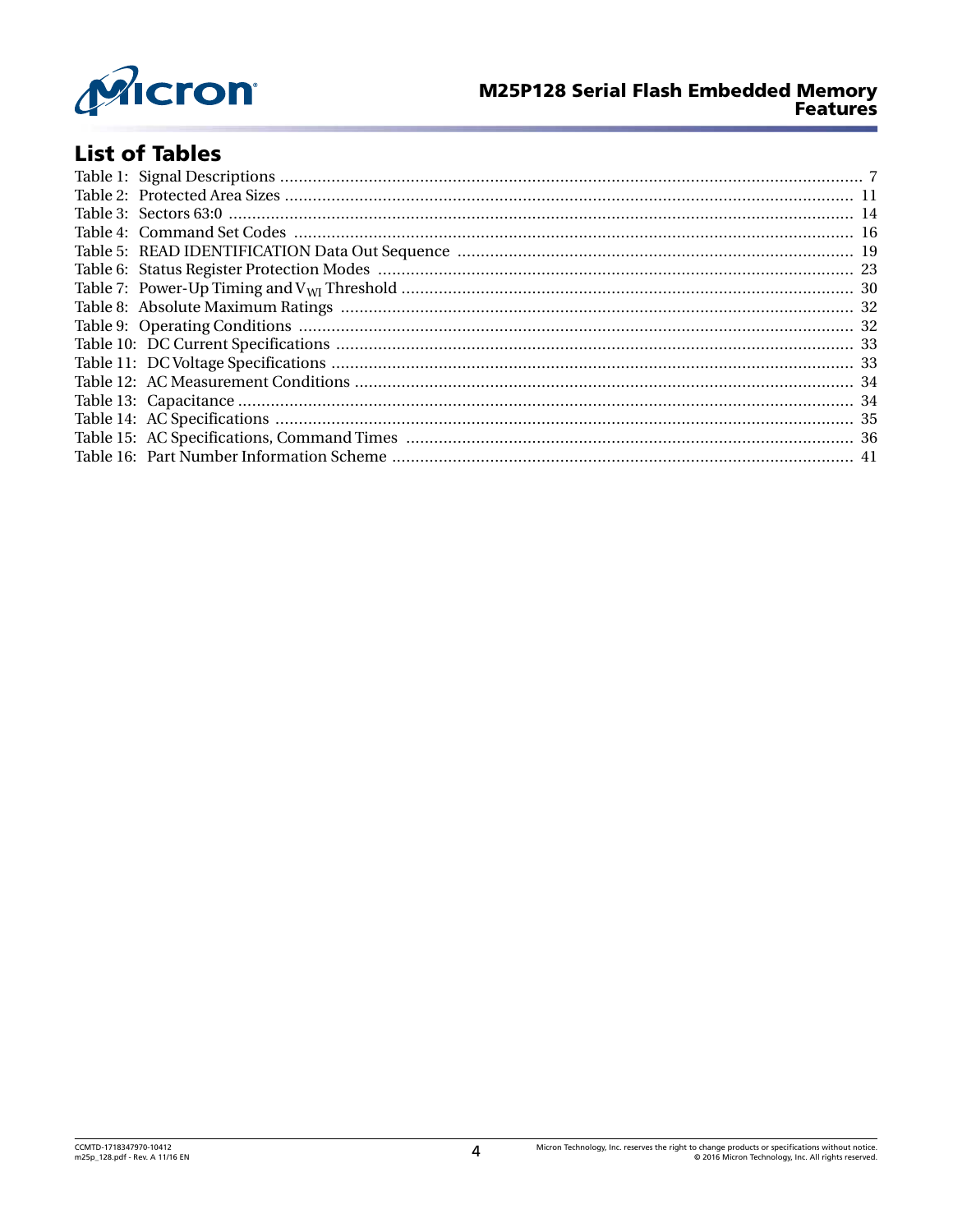<span id="page-4-0"></span>

### Functional Description

The M25P128 is a 128Mb (16Mb x 8) serial Flash memory device with advanced write protection mechanisms accessed by a high speed SPI-compatible bus. The device supports high-performance commands for clock frequency up to 54 MHz.

The memory can be programmed 1 to 256 bytes at a time using the PAGE PROGRAM command. It is organized as 64 sectors, each containing 1024 pages. Each page is 256 bytes wide. Memory can be viewed either as 65,536 pages or as 16,777,216 bytes.

An enhanced fast program/erase mode is available to speed up operations in factory environment. The device enters this mode whenever the  $V_{\rm PPH}$  voltage is applied to the  $W#/V_{PP}$  pin.

The entire memory can be erased using the BULK ERASE command, or it can be erased one sector at a time using the SECTOR ERASE command.

To meet environmental requirements, Micron offers these devices in lead-free and RoHS compliant packages.

### Figure 1: Logic Diagram



### Figure 2: Pin Connections: VDFPN



Note: 1. There is an exposed central pad on the underside of the MLP8 package that is pulled internally to  $V_{SS}$ , and must not be connected to any other voltage or signal line on the PCB. The Package Mechanical section provides information on package dimensions and how to identify pin 1.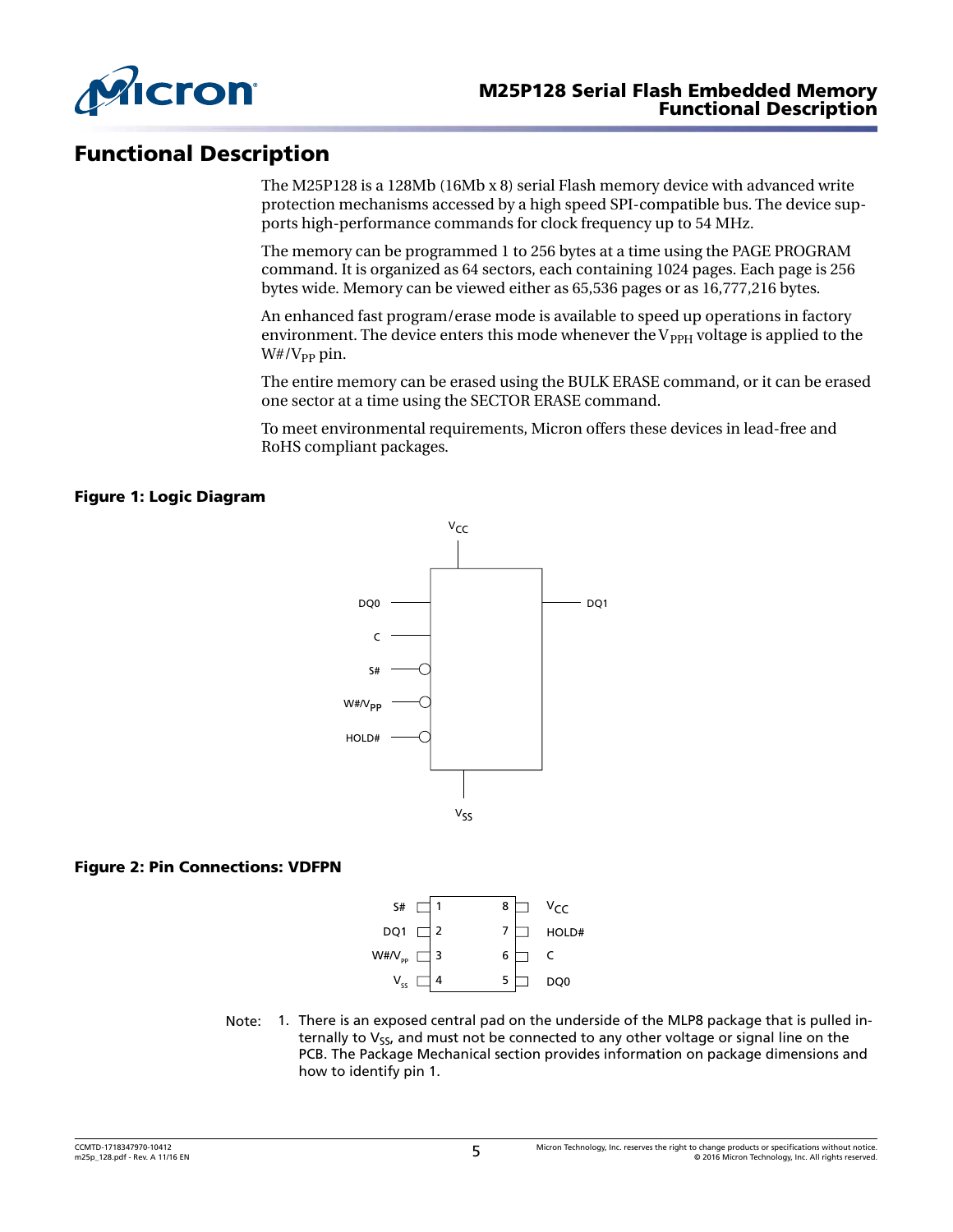<span id="page-5-0"></span>

### Figure 3: Pin Connections: SO



- Notes: 1. DNU = Don't Use
	- 2. The Package Information section provides information on package dimensions and how to identify pin 1.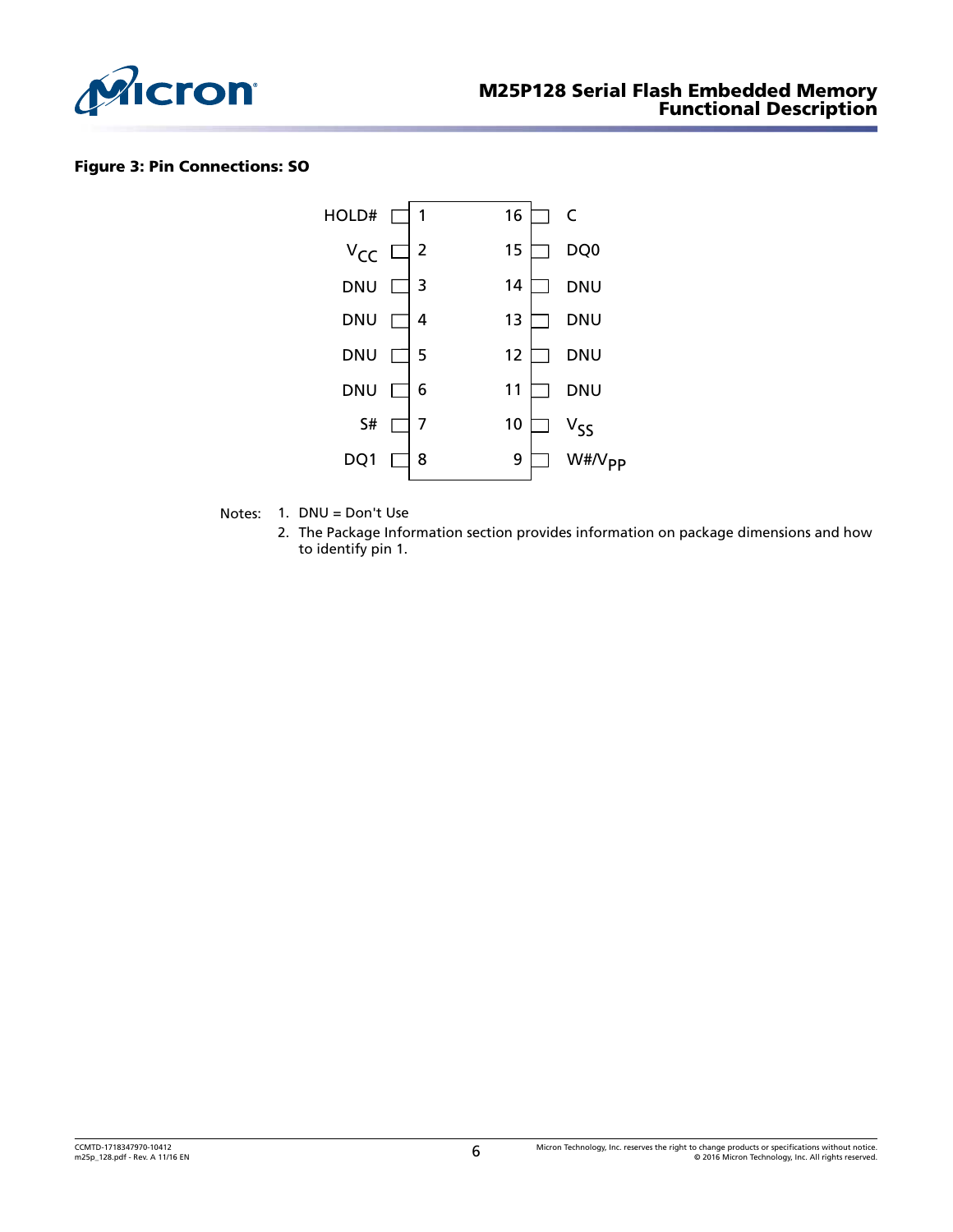<span id="page-6-0"></span>

# Signal Descriptions

### Table 1: Signal Descriptions

| <b>Signal</b>         | <b>Type</b> | <b>Description</b>                                                                                                                                                                                                                                                                                                                                                                                                                                                                                                                                                                                                                                                                                                                                                   |  |  |  |
|-----------------------|-------------|----------------------------------------------------------------------------------------------------------------------------------------------------------------------------------------------------------------------------------------------------------------------------------------------------------------------------------------------------------------------------------------------------------------------------------------------------------------------------------------------------------------------------------------------------------------------------------------------------------------------------------------------------------------------------------------------------------------------------------------------------------------------|--|--|--|
| DQ1                   | Output      | Serial data: The DQ1 output signal is used to transfer data serially out of the device.<br>Data is shifted out on the falling edge of the serial clock (C).                                                                                                                                                                                                                                                                                                                                                                                                                                                                                                                                                                                                          |  |  |  |
| DQ0                   | Input       | Serial data: The DQ0 input signal is used to transfer data serially into the device. It<br>receives commands, addresses, and the data to be programmed. Values are latched on<br>the rising edge of the serial clock (C).                                                                                                                                                                                                                                                                                                                                                                                                                                                                                                                                            |  |  |  |
| C                     | Input       | <b>Clock:</b> The C input signal provides the timing of the serial interface. Commands, ad-<br>dresses, or data present at serial data input (DQ0) is latched on the rising edge of the<br>serial clock (C). Data on DQ1 changes after the falling edge of C.                                                                                                                                                                                                                                                                                                                                                                                                                                                                                                        |  |  |  |
| S#                    | Input       | Chip select: When the S# input signal is HIGH, the device is deselected and DQ1 is at<br>high impedance. Unless an internal PROGRAM, ERASE, or WRITE STATUS REGISTER cy-<br>cle is in progress, the device will be in the standby power mode. Driving S# LOW ena-<br>bles the device, placing it in the active power mode. After power-up, a falling edge on<br>S# is required prior to the start of any command.                                                                                                                                                                                                                                                                                                                                                    |  |  |  |
| HOLD#                 | Input       | Hold: The HOLD# signal is used to pause any serial communications with the device<br>without deselecting the device. During the hold condition, DQ1 is High-Z. DQ0 and C<br>are "Don't Care." To start the hold condition, the device must be selected, with S#<br>driven LOW.                                                                                                                                                                                                                                                                                                                                                                                                                                                                                       |  |  |  |
| $W#/\mathcal{N}_{PP}$ | Input       | Write protect: The W#/V <sub>PP</sub> signal is both a control input and a power supply pin. The<br>two functions are selected by the voltage range applied to the pin. If the W#/V <sub>PP</sub> input<br>is kept in a low voltage range (0 V to $V_{CC}$ ) the pin is seen as a control input. The W#<br>input signal is used to freeze the size of the area of memory that is protected against<br>program or erase commands as specified by the values in BP2, BP1, and BP0 bits of the<br>Status Register. V <sub>PP</sub> acts as an additional power supply if it is in the range of V <sub>PPH</sub> , as<br>defined in the AC Measurement Conditions table. Avoid applying V <sub>PPH</sub> to the W#/V <sub>PP</sub><br>pin during a BULK ERASE operation. |  |  |  |
| $V_{CC}$              | Power       | Device core power supply: Source voltage.                                                                                                                                                                                                                                                                                                                                                                                                                                                                                                                                                                                                                                                                                                                            |  |  |  |
| $V_{SS}$              | Ground      | Ground: Reference for the V <sub>CC</sub> supply voltage.                                                                                                                                                                                                                                                                                                                                                                                                                                                                                                                                                                                                                                                                                                            |  |  |  |
| <b>DNU</b>            |             | Do not use.                                                                                                                                                                                                                                                                                                                                                                                                                                                                                                                                                                                                                                                                                                                                                          |  |  |  |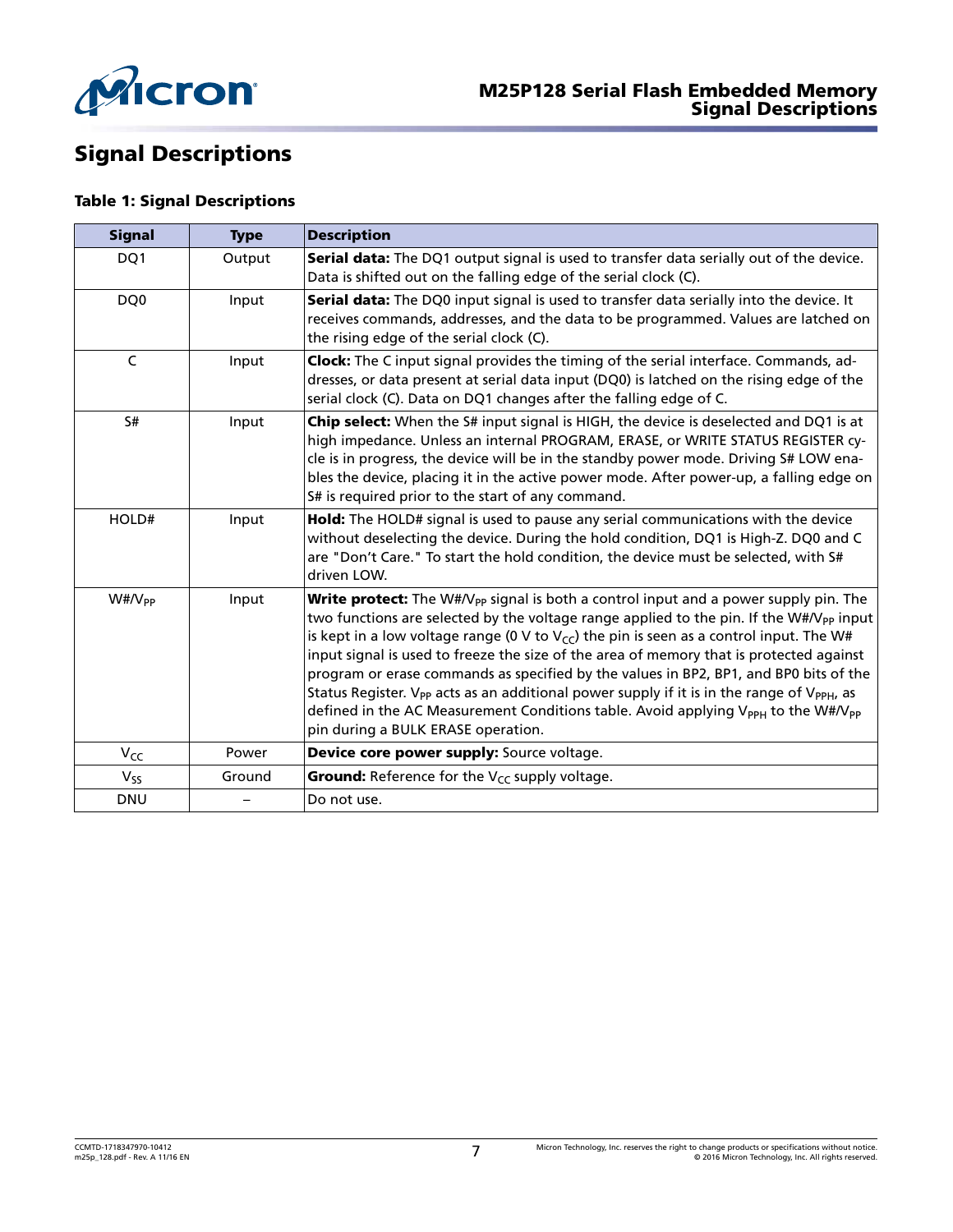<span id="page-7-0"></span>

### SPI Modes

These devices can be driven by a microcontroller with its serial peripheral interface (SPI) running in either of the following two SPI modes:

- $\bullet$  CPOL = 0, CPHA = 0
- CPOL = 1, CPHA =  $1$

For these two modes, input data is latched in on the rising edge of serial clock (C), and output data is available from the falling edge of C.

The difference between the two modes is the clock polarity when the bus master is in standby mode and not transferring data:

- C remains at 0 for  $(CPOL = 0, CPHA = 0)$
- C remains at 1 for  $(CPOL = 1, CPHA = 1)$

### Figure 4: SPI Modes Supported



Because only one device is selected at a time, only one device drives the serial data output (DQ1) line at a time, while the other devices are High-Z. An example of three devices connected to an MCU on an SPI bus is shown here.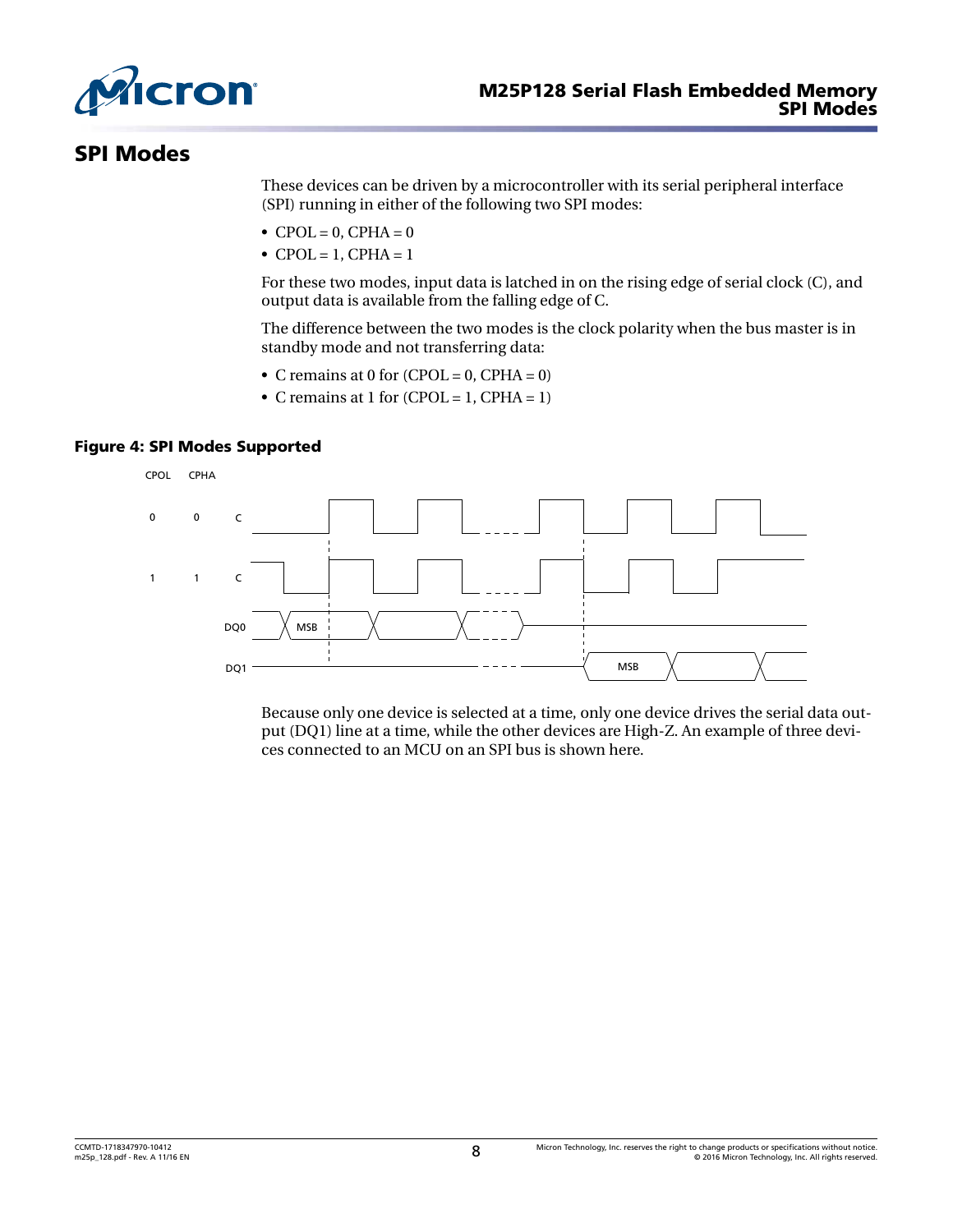<span id="page-8-0"></span>



#### Figure 5: Bus Master and Memory Devices on the SPI Bus

- Notes: 1. WRITE PROTECT (W#) and HOLD# should be driven HIGH or LOW as appropriate.
	- 2. Resistors (R) ensure that the memory device is not selected if the bus master leaves the S# line High-Z.
	- 3. The bus master may enter a state where all I/O are High-Z at the same time; for example, when the bus master is reset. Therefore, C must be connected to an external pulldown resistor so that when all I/O are High-Z, S# is pulled HIGH while C is pulled LOW. This ensures that S# and C do not go HIGH at the same time and that the <sup>t</sup>SHCH requirement is met.
	- 4. The typical value of R is 100kΩ, assuming that the time constant R  $\times$  C<sub>p</sub> (C<sub>p</sub> = parasitic capacitance of the bus line) is shorter than the time during which the bus master leaves the SPI bus High-Z.
	- 5. Example: Given that  $C_p$  = 50pF (R  $\times$   $C_p$  = 5µs), the application must ensure that the bus master never leaves the SPI bus High-Z for a time period shorter than 5μs.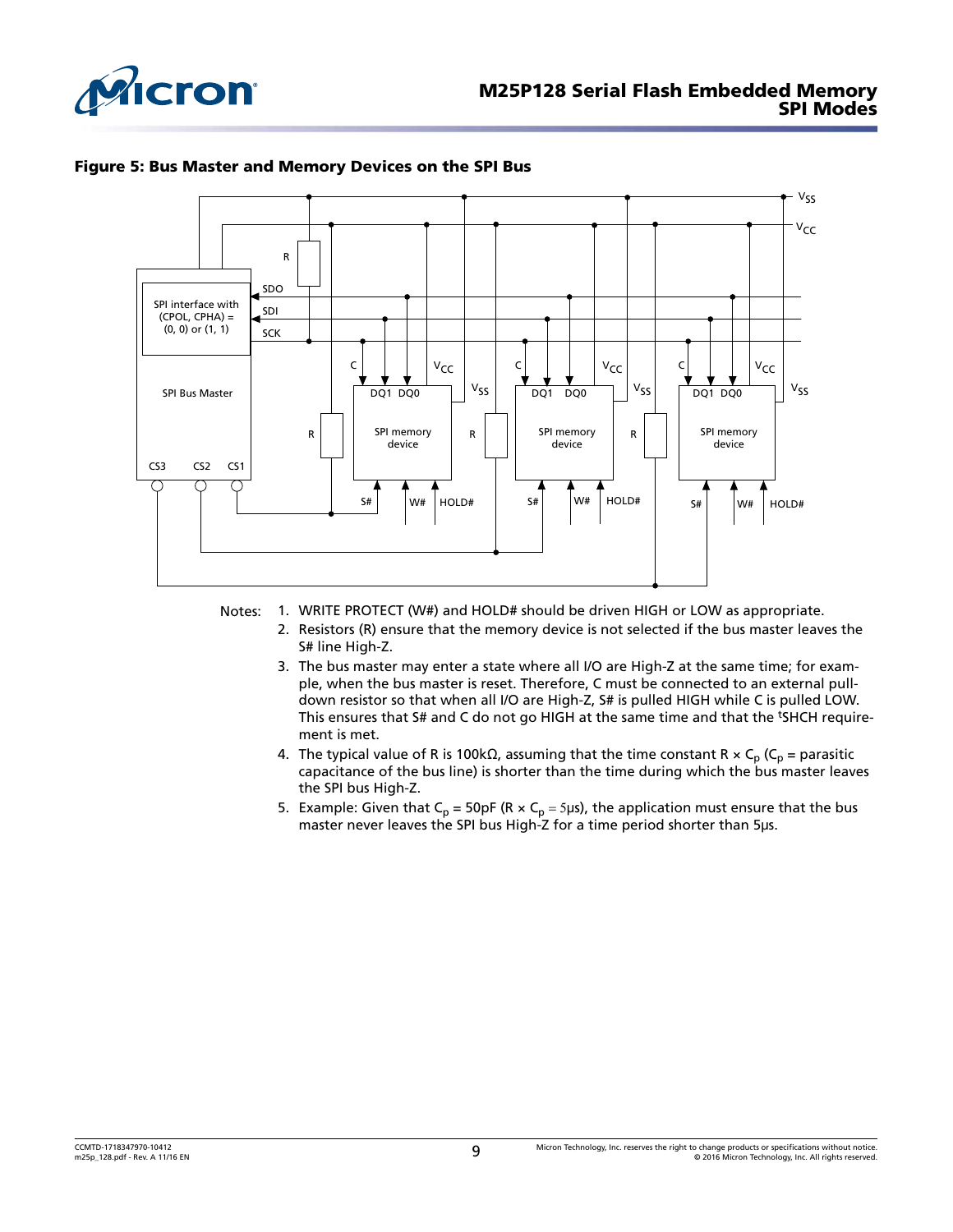<span id="page-9-0"></span>

### Operating Features

### Page Programming

To program one data byte, two commands are required: WRITE ENABLE, which is one byte, and a PAGE PROGRAM sequence, which is four bytes plus data. This is followed by the internal PROGRAM cycle of duration tPP. To spread this overhead, the PAGE PRO-GRAM command allows up to 256 bytes to be programmed at a time (changing bits from 1 to 0), provided they lie in consecutive addresses on the same page of memory. To optimize timings, it is recommended to use the PAGE PROGRAM command to program all consecutive targeted bytes in a single sequence than to use several PAGE PROGRAM sequences with each containing only a few bytes.

### Sector Erase, Bulk Erase

The PAGE PROGRAM command allows bits to be reset from 1 to 0. Before this can be applied, the bytes of memory need to have been erased to all 1s (FFh). This can be achieved a sector at a time using the SECTOR ERASE command, or throughout the entire memory using the BULK ERASE command. This starts an internal ERASE cycle of duration <sup>t</sup>SSE, <sup>t</sup>SE, or <sup>t</sup>BE. The ERASE command must be preceded by a WRITE ENABLE command.

### Polling during a Write, Program, or Erase Cycle

An improvement in the time to complete the following commands can be achieved by not waiting for the worst case delay (<sup>t</sup>W, <sup>t</sup>PP, <sup>t</sup>SE, or <sup>t</sup>BE).

- WRITE STATUS REGISTER
- PROGRAM
- ERASE (SECTOR ERASE, BULK ERASE)

The write in progress (WIP) bit is provided in the status register so that the application program can monitor this bit in the status register, polling it to establish when the previous WRITE cycle, PROGRAM cycle, or ERASE cycle is complete.

### Fast Program/Erase Mode

The fast program/erase mode is used to speed up programming/erasing. The device enters this mode during the PAGE PROGRAM, SECTOR ERASE, or BULK ERASE operations whenever a voltage equal to  $V_{\text{PPH}}$  is applied to the W#/V<sub>PP</sub> pin.

The use of this mode requires specific operating conditions in addition to the normal ones ( $V_{CC}$  must be within the normal operating range):

- The voltage applied to the  $W#/V_{PP}$  pin must be equal to  $V_{PPH}$
- Ambient temperature,  $T_A$  must be 25 °C  $\pm 10$  °C
- The cumulated time during which  $W#/V_{PP}$  is at  $V_{PPH}$  should be less than 80 hours

### Active Power and Standby Power

When chip select (S#) is LOW, the device is selected, and in the active power mode. When S# is HIGH, the device is deselected, but could remain in the active power mode until all internal cycles have completed (PROGRAM, ERASE, WRITE STATUS REGIS-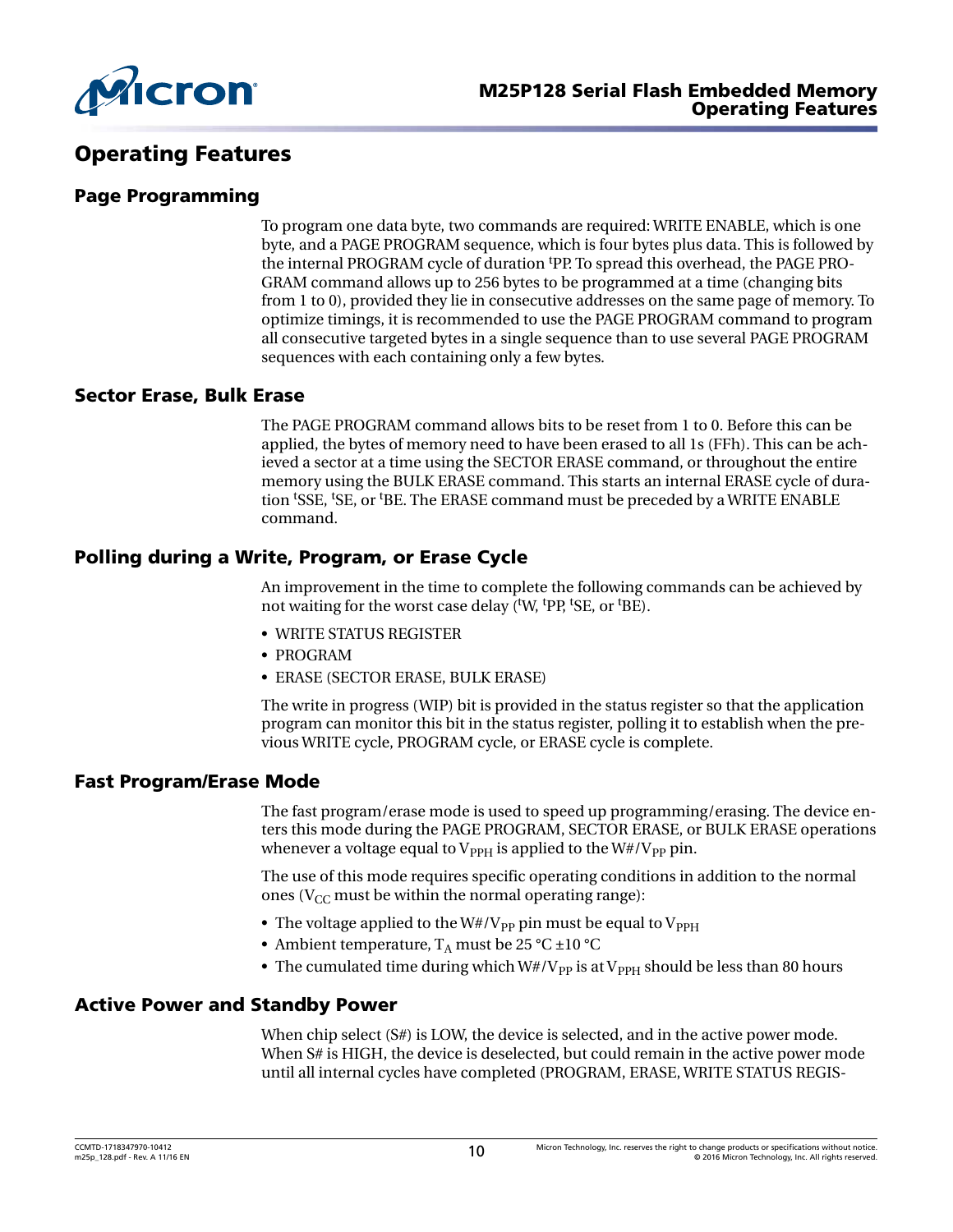<span id="page-10-0"></span>

TER). The device then goes in to the standby power mode. The device consumption drops to  $I_{CC1}$ .

### Status Register

The status register contains a number of status and control bits that can be read or set (as appropriate) by specific commands. For a detailed description of the status register bits, see READ STATUS REGISTER section.

### Data Protection by Protocol

Nonvolatile memory is used in environments that can include excessive noise. The following capabilities help protect data in these noisy environments.

Power on reset and an internal timer (PUW) can provide protection against inadvertent changes while the power supply is outside the operating specification.

WRITE, PROGRAM, and WRITE STATUS REGISTER commands are checked before they are accepted for execution to ensure they consist of a number of clock pulses that is a multiple of eight.

All commands that modify data must be preceded by a WRITE ENABLE command to set the write enable latch (WEL) bit.

### Software Data Protection

Memory can be configured as read-only using the block protect bits (BP2, BP1, BP0) as shown in the Protected Area Sizes table.

### Hardware Data Protection

Hardware data protection is implemented using the write protect signal applied on the W# pin. This freezes the status register in a read-only mode. In this mode, the block protect (BP) bits and the status register write disable bit (SRWD) are protected.

| <b>Status Register Content</b> |                 |                 | <b>Memory Content</b>                |                                  |  |
|--------------------------------|-----------------|-----------------|--------------------------------------|----------------------------------|--|
| <b>BP Bit 2</b>                | <b>BP Bit 1</b> | <b>BP Bit 0</b> | <b>Protected Area</b>                | <b>Unprotected Area</b>          |  |
| 0                              | 0               | $\mathbf 0$     | none                                 | All sectors (sectors 0 to 63)    |  |
| 0                              | 0               |                 | Upper 64th (sector 63, 2Mb)          | Lower 63/64ths (sectors 0 to 62) |  |
| 0                              |                 | $\mathbf{0}$    | Upper 32nd (sectors 62 and 63, 4Mb)  | Lower 31/32nds (sectors 0 to 61) |  |
| 0                              |                 |                 | Upper 16th (sectors 60 and 63, 8Mb)  | Lower 15/16ths (sectors 0 to 59) |  |
|                                | $\Omega$        | $\Omega$        | Upper 8th (sectors 56 to 63, 16Mb)   | Lower 7/8ths (sectors 0 to 55)   |  |
|                                | 0               |                 | Upper 4th (sectors 48 to 63, 32Mb)   | Lower 3/4ths (sectors 0 to 47)   |  |
|                                |                 | 0               | Upper half (sectors 32 to 63, 64Mb)  | Lower half (sectors 0 to 31)     |  |
|                                |                 |                 | All sectors (sectors 0 to 63, 128Mb) | none                             |  |

### Table 2: Protected Area Sizes

Note: 1. 000 = unprotected area (sectors): The device is ready to accept a BULK ERASE command only if all block protect bits (BP2, BP1, BP0) are 0.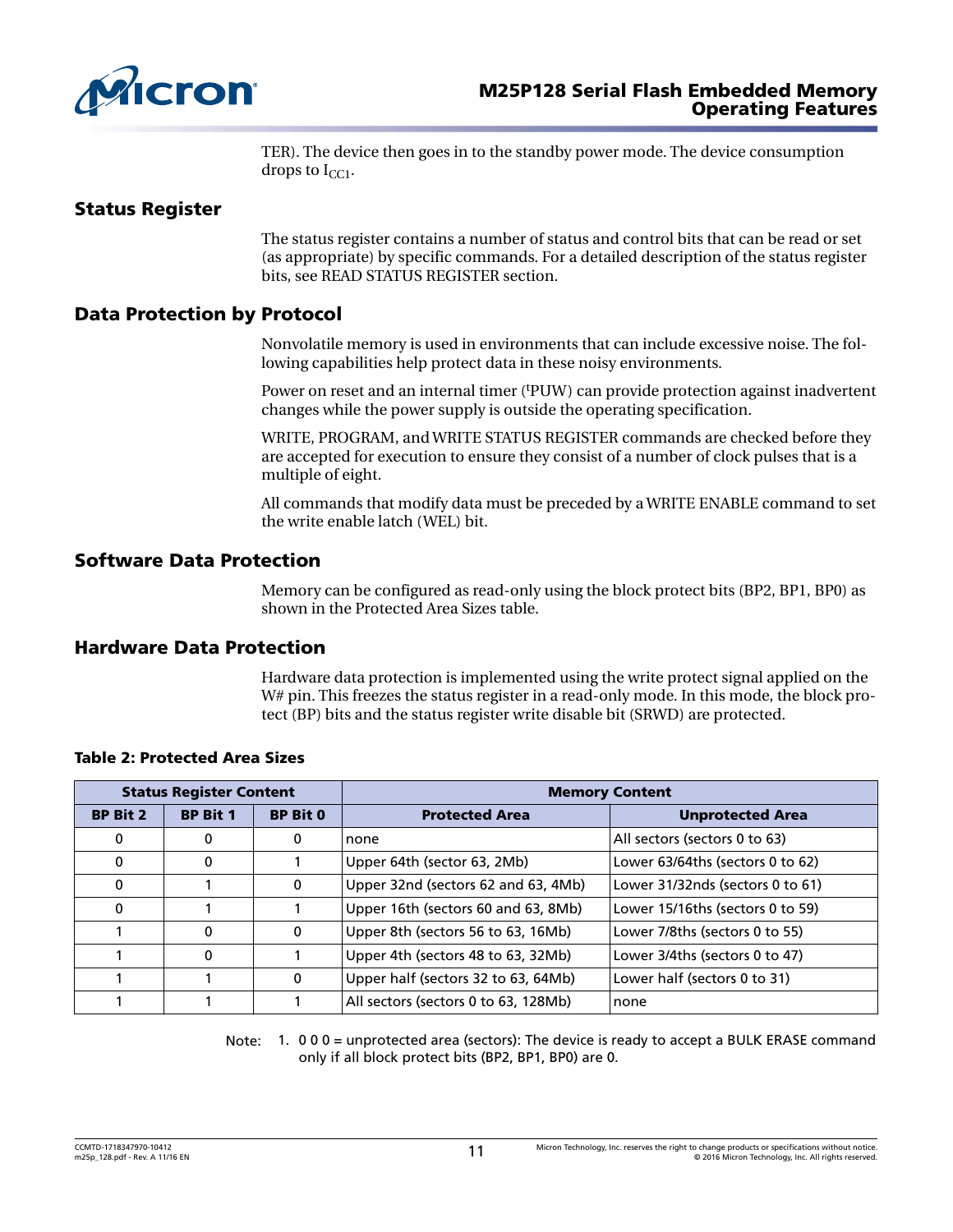<span id="page-11-0"></span>

### Hold Condition

The HOLD# signal is used to pause any serial communications with the device without resetting the clocking sequence. However, taking this signal LOW does not terminate any WRITE STATUS REGISTER, PROGRAM, or ERASE cycle that is currently in progress.

To enter the hold condition, the device must be selected, with S# LOW. The hold condition starts on the falling edge of the HOLD# signal, if this coincides with serial clock (C) being LOW. The hold condition ends on the rising edge of the HOLD# signal, if this coincides with C being LOW. If the falling edge does not coincide with C being LOW, the hold condition starts after C next goes LOW. Similarly, if the rising edge does not coincide with C being LOW, the hold condition ends after C next goes LOW.

During the hold condition, DQ1 is HIGH impedance while DQ0 and C are "Don't Care." Typically, the device remains selected with S# driven LOW for the duration of the hold condition. This ensures that the state of the internal logic remains unchanged from the moment of entering the hold condition. If S# goes HIGH while the device is in the hold condition, the internal logic of the device is reset. To restart communication with the device, it is necessary to drive HOLD# HIGH, and then to drive S# LOW. This prevents the device from going back to the hold condition.

### Figure 6: Hold Condition Activation

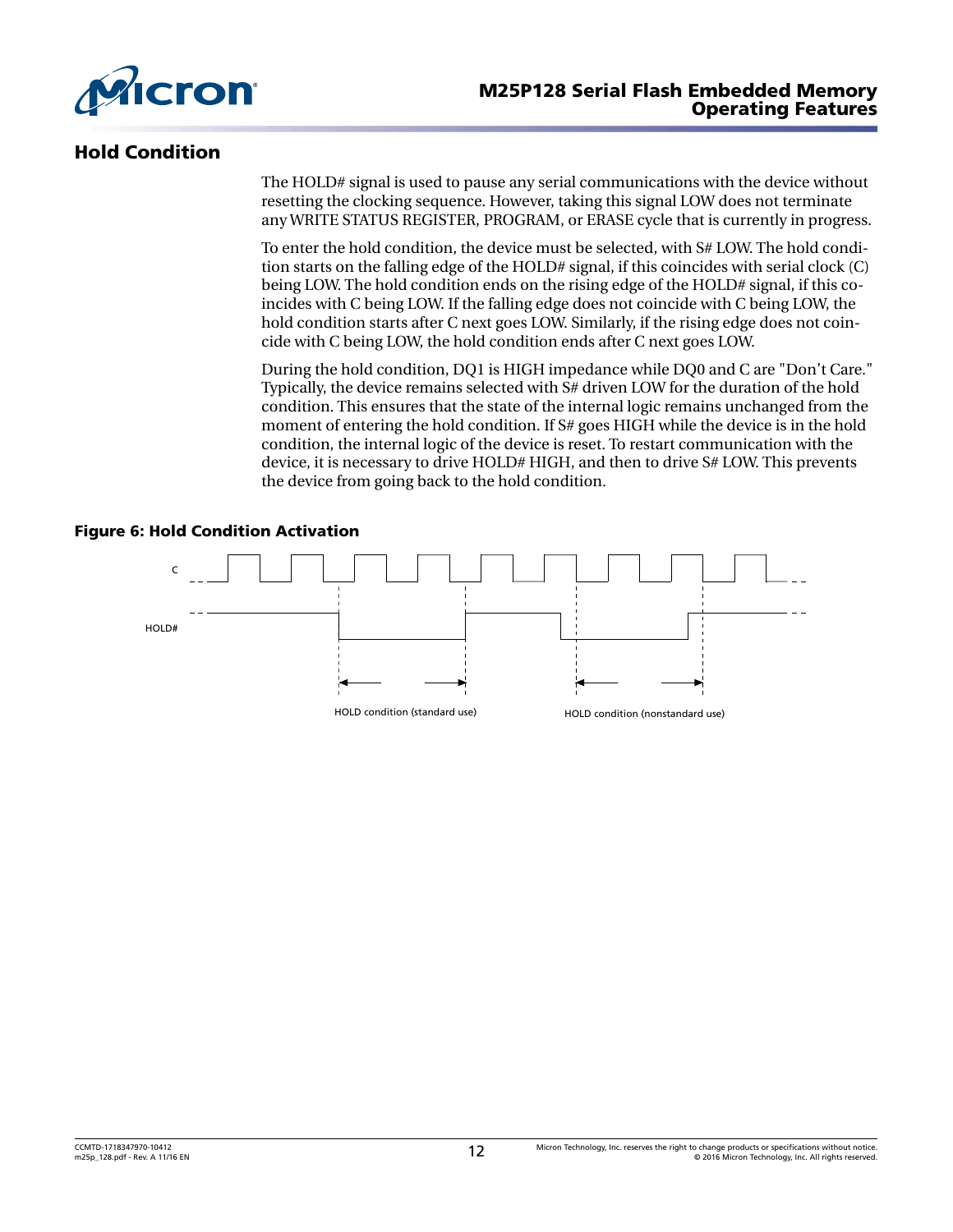<span id="page-12-0"></span>

### Configuration and Memory Map

### Memory Configuration and Block Diagram

Each page of memory can be individually programmed; bits are programmed from 1 to 0. The device is sector or bulk-erasable, but not page-erasable; bits are erased from 0 to 1. The memory is configured as follows:

- 16,777,216 bytes (8 bits each)
- 64 sectors (2Mb, 262,144 bytes each)
- 65,536 pages (256 bytes each)

#### Figure 7: Block Diagram

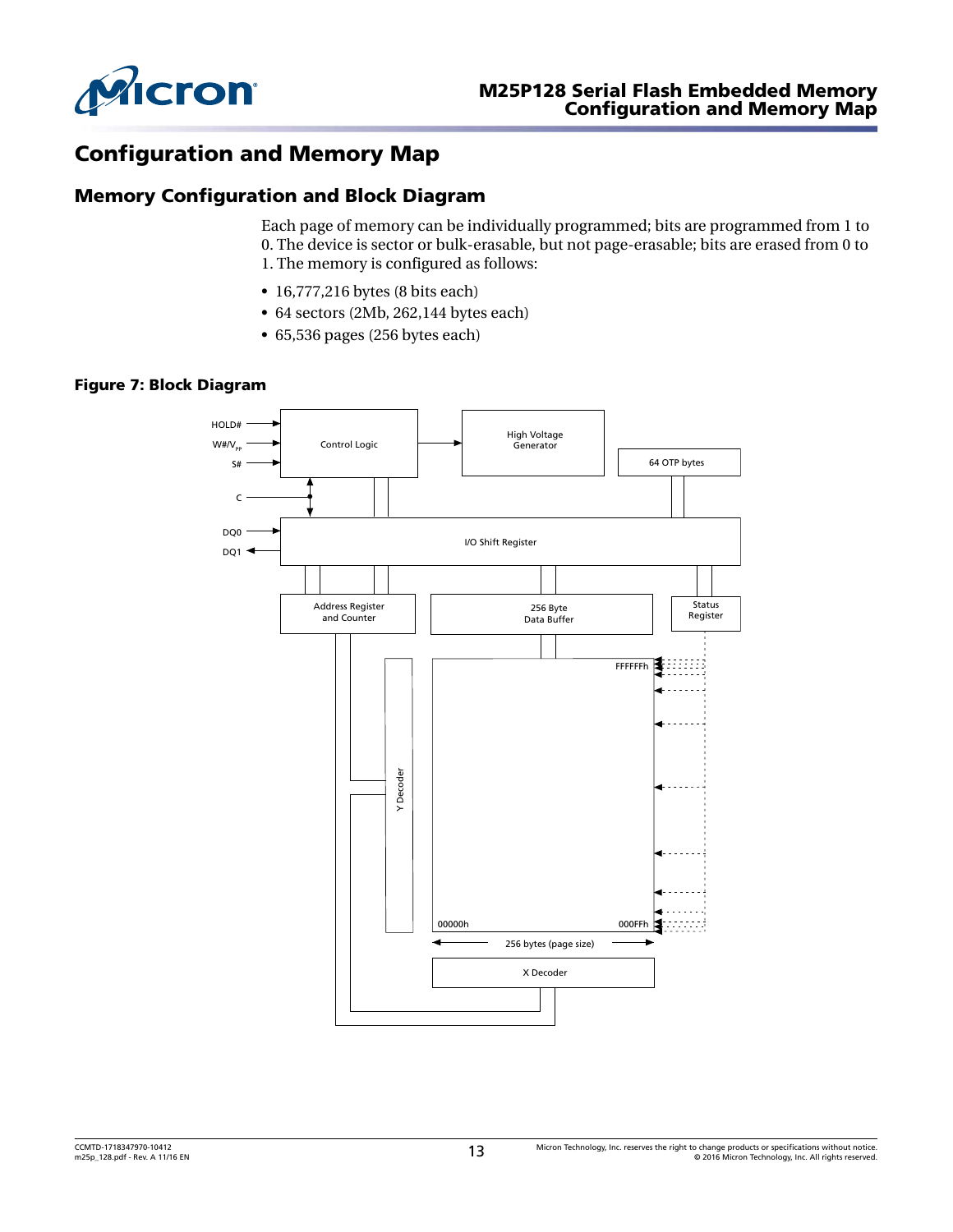<span id="page-13-0"></span>

# Memory Map – 128Mb Density

### Table 3: Sectors 63:0

|               | <b>Address Range</b> |                 |  |  |  |
|---------------|----------------------|-----------------|--|--|--|
| <b>Sector</b> | <b>Start</b>         | <b>End</b>      |  |  |  |
| 63            | FC0000h              | <b>FFFFFFh</b>  |  |  |  |
| 62            | F80000h              | <b>FBFFFFh</b>  |  |  |  |
|               |                      |                 |  |  |  |
| 48            | C00000h              | C3FFFFh         |  |  |  |
| 47            | <b>BC0000h</b>       | <b>BFFFFFFh</b> |  |  |  |
|               |                      |                 |  |  |  |
| 32            | 800000h              | 83FFFFh         |  |  |  |
| 31            | 7C0000h              | 7FFFFFh         |  |  |  |
|               |                      |                 |  |  |  |
| 16            | 400000h              | 43FFFFh         |  |  |  |
| 15            | 3C0000h              | 3FFFFFFh        |  |  |  |
|               |                      |                 |  |  |  |
| 0             | 000000h              | 03FFFFh         |  |  |  |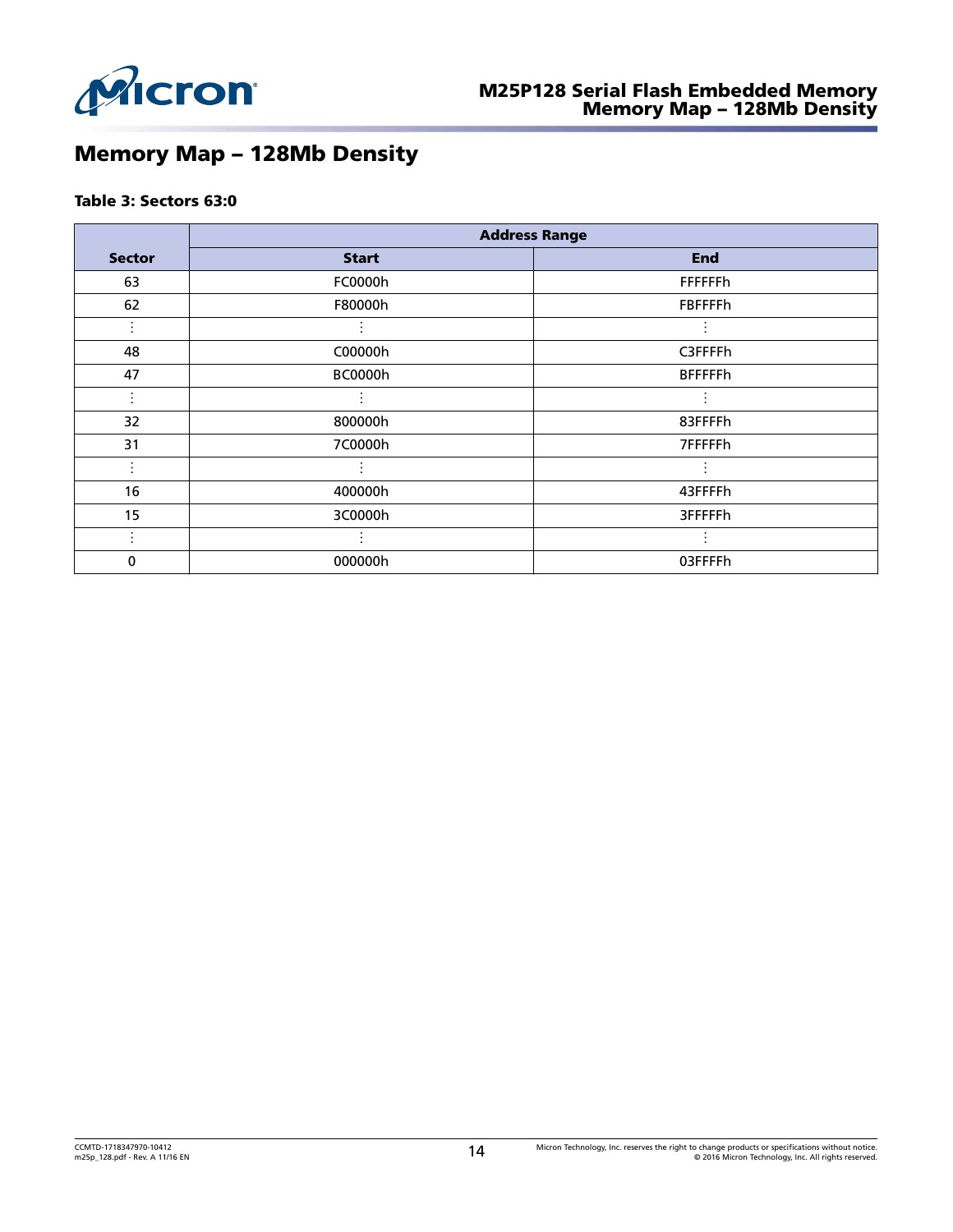<span id="page-14-0"></span>

### Command Set Overview

All commands, addresses, and data are shifted in and out of the device, most significant bit first.

Serial data inputs DQ0 and DQ1 are sampled on the first rising edge of serial clock (C) after chip select (S#) is driven LOW. Then, the one-byte command code must be shifted in to the device, most significant bit first, on DQ0 and DQ1, each bit being latched on the rising edges of C.

Every command sequence starts with a one-byte command code. Depending on the command, this command code might be followed by address or data bytes, by address and data bytes, or by neither address or data bytes. For the following commands, the shifted-in command sequence is followed by a data-out sequence. S# can be driven HIGH after any bit of the data-out sequence is being shifted out.

- READ DATA BYTES (READ)
- READ DATA BYTES at HIGHER SPEED
- READ STATUS REGISTER
- READ IDENTIFICATION

For the following commands, S# must be driven HIGH exactly at a byte boundary. That is, after an exact multiple of eight clock pulses following S# being driven LOW, S# must be driven HIGH. Otherwise, the command is rejected and not executed.

- PAGE PROGRAM
- SECTOR ERASE
- BULK ERASE
- WRITE STATUS REGISTER
- WRITE ENABLE
- WRITE DISABLE

All attempts to access the memory array are ignored during a WRITE STATUS REGISTER command cycle, a PROGRAM command cycle, or an ERASE command cycle. In addition, the internal cycle for each of these commands continues unaffected.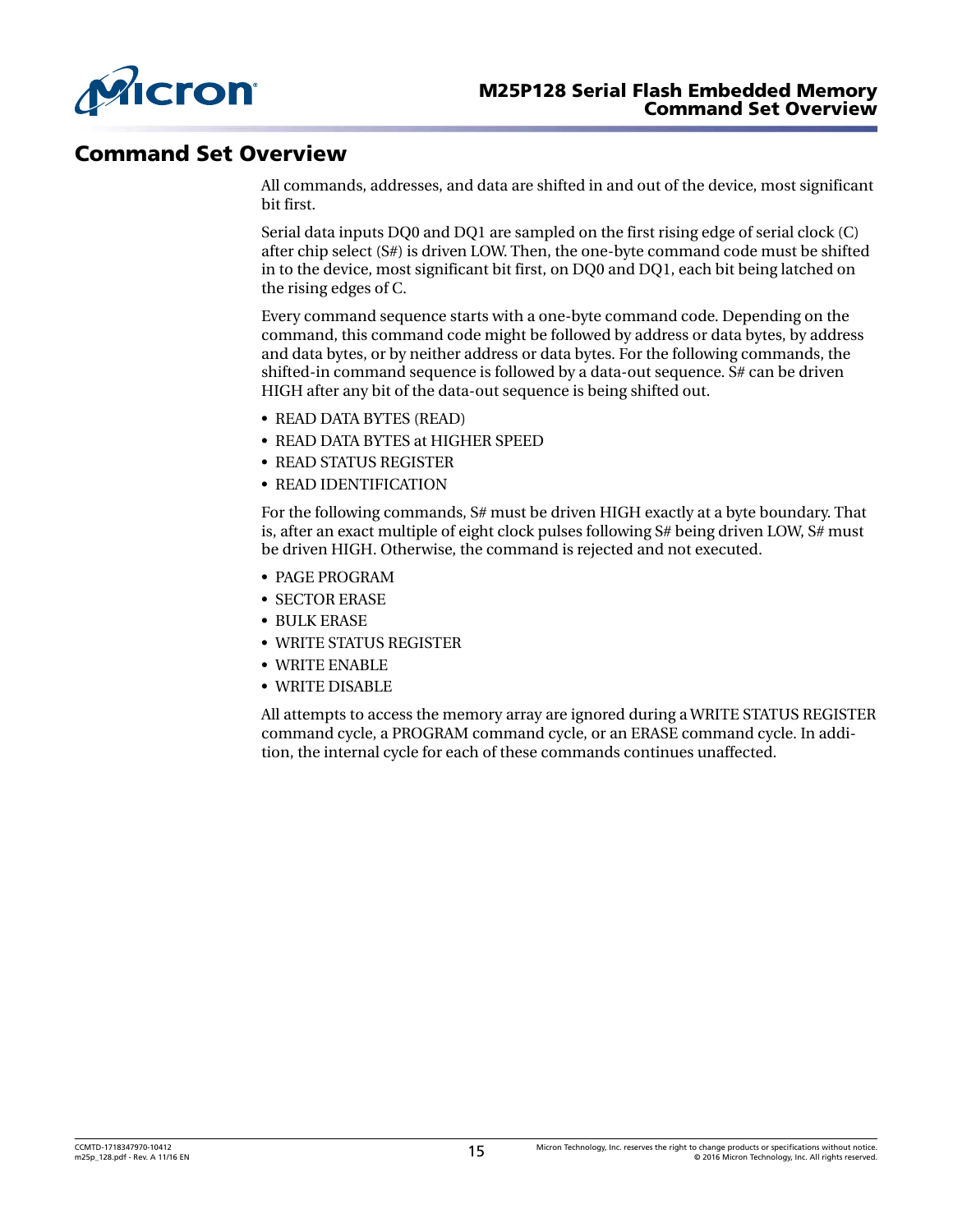<span id="page-15-0"></span>

#### Table 4: Command Set Codes

|                                 | <b>One-Byte</b><br><b>Command Code</b> |                 | <b>Bytes</b>   |              |               |  |
|---------------------------------|----------------------------------------|-----------------|----------------|--------------|---------------|--|
| <b>Command Name</b>             |                                        |                 | <b>Address</b> | <b>Dummy</b> | <b>Data</b>   |  |
| <b>WRITE ENABLE</b>             | 0000<br>0110                           | 06h             | $\mathbf 0$    | $\mathbf 0$  | $\mathbf{0}$  |  |
| <b>WRITE DISABLE</b>            | 0000<br>0100                           | 04h             | $\mathbf 0$    | $\Omega$     | $\mathbf 0$   |  |
| <b>READ IDENTIFICATION</b>      | 1001<br>1111                           | 9Fh             | $\pmb{0}$      | $\mathbf 0$  | 1 to 20       |  |
|                                 | 1001<br>1110                           | 9Eh             |                |              |               |  |
| <b>READ STATUS REGISTER</b>     | 0000<br>0101                           | 05h             | $\mathbf 0$    | $\mathbf 0$  | 1 to $\infty$ |  |
| <b>WRITE STATUS REGISTER</b>    | 0000<br>0001                           | 01h             | $\pmb{0}$      | $\mathbf 0$  | 1             |  |
| <b>READ DATA BYTES</b>          | 0000<br>0011                           | 03h             | 3              | $\Omega$     | 1 to $\infty$ |  |
| READ DATA BYTES at HIGHER SPEED | 0000<br>1011                           | 0Bh             | $\overline{3}$ | 1            | 1 to $\infty$ |  |
| <b>PAGE PROGRAM</b>             | 0000<br>0010                           | 02 <sub>h</sub> | 3              | $\mathbf 0$  | 1 to 256      |  |
| <b>SECTOR ERASE</b>             | 1101<br>1000                           | D8h             | 3              | $\mathbf 0$  | $\mathbf{0}$  |  |
| <b>BULK ERASE</b>               | 1100<br>0111                           | C7h             | $\mathbf{0}$   | $\mathbf 0$  | $\mathbf 0$   |  |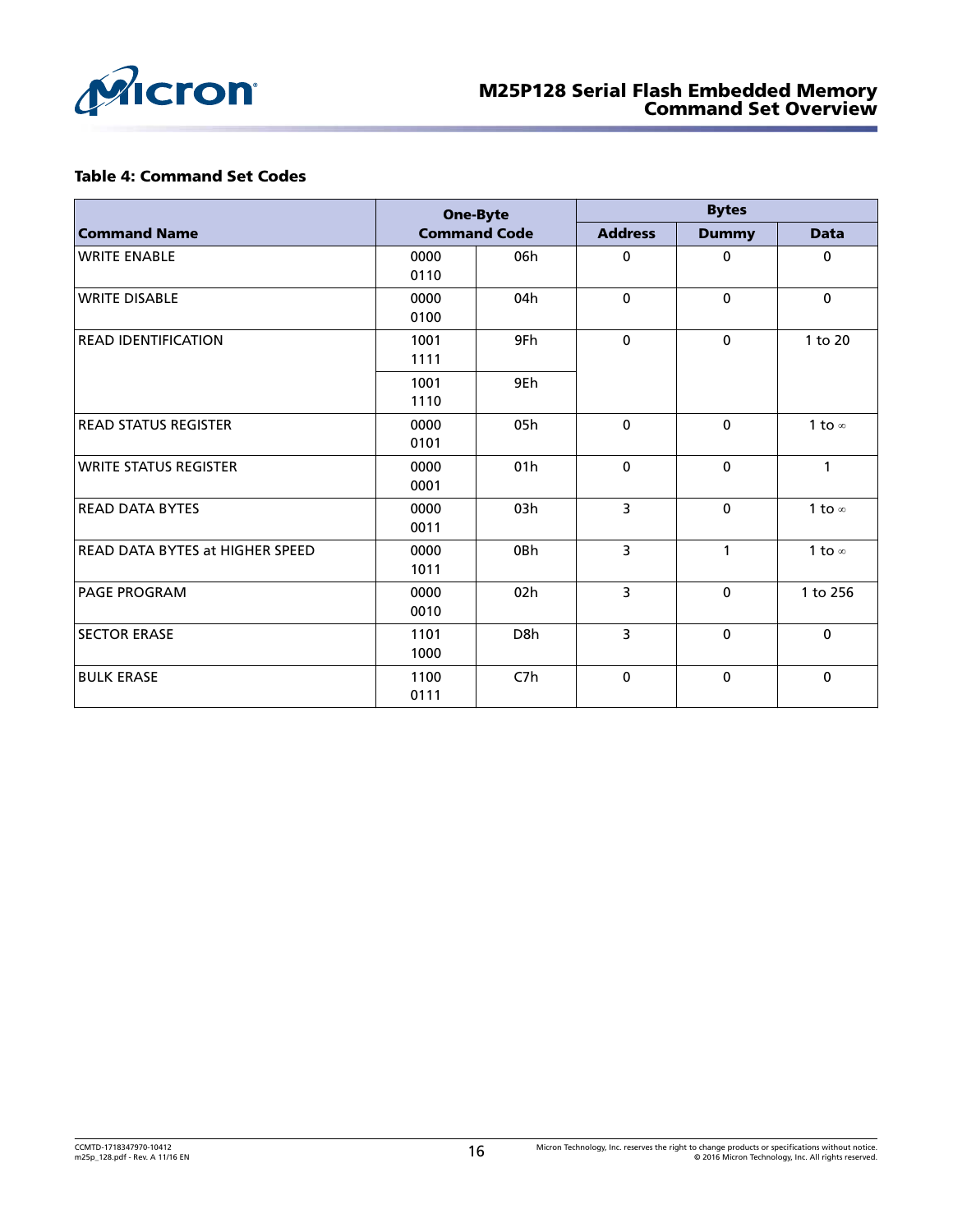<span id="page-16-0"></span>

### WRITE ENABLE

The WRITE ENABLE command sets the write enable latch (WEL) bit.

The WEL bit must be set before execution of every PROGRAM, ERASE, and WRITE command.

The WRITE ENABLE command is entered by driving chip select (S#) LOW, sending the command code, and then driving S# HIGH.

### Figure 8: WRITE ENABLE Command Sequence

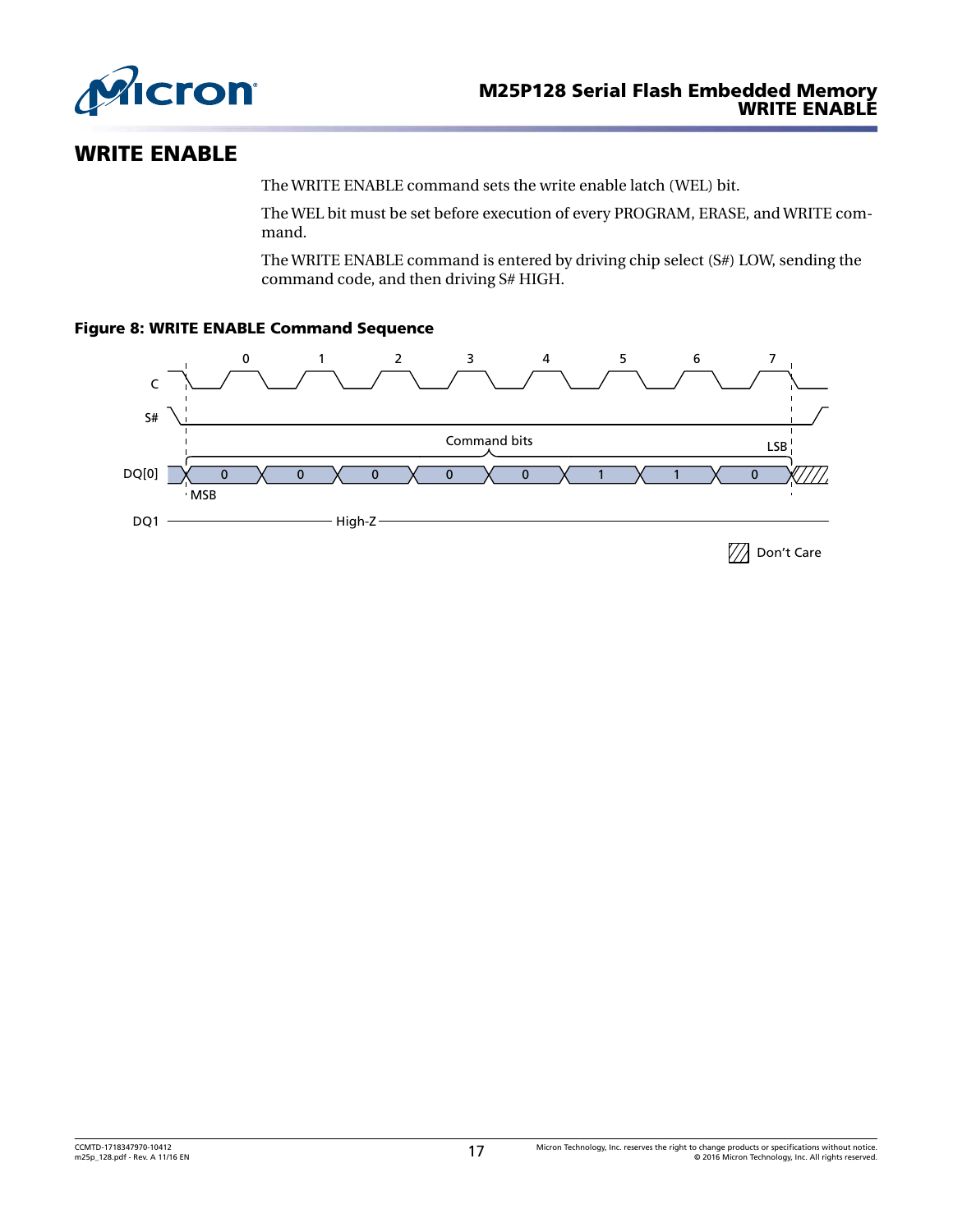<span id="page-17-0"></span>

### WRITE DISABLE

The WRITE DISABLE command resets the write enable latch (WEL) bit.

The WRITE DISABLE command is entered by driving chip select (S#) LOW, sending the command code, and then driving S# HIGH.

The WEL bit is reset under the following conditions:

- Power-up
- Completion of any ERASE operation
- Completion of any PROGRAM operation
- Completion of any WRITE STATUS REGISTER operation
- Completion of WRITE DISABLE operation

### Figure 9: WRITE DISABLE Command Sequence

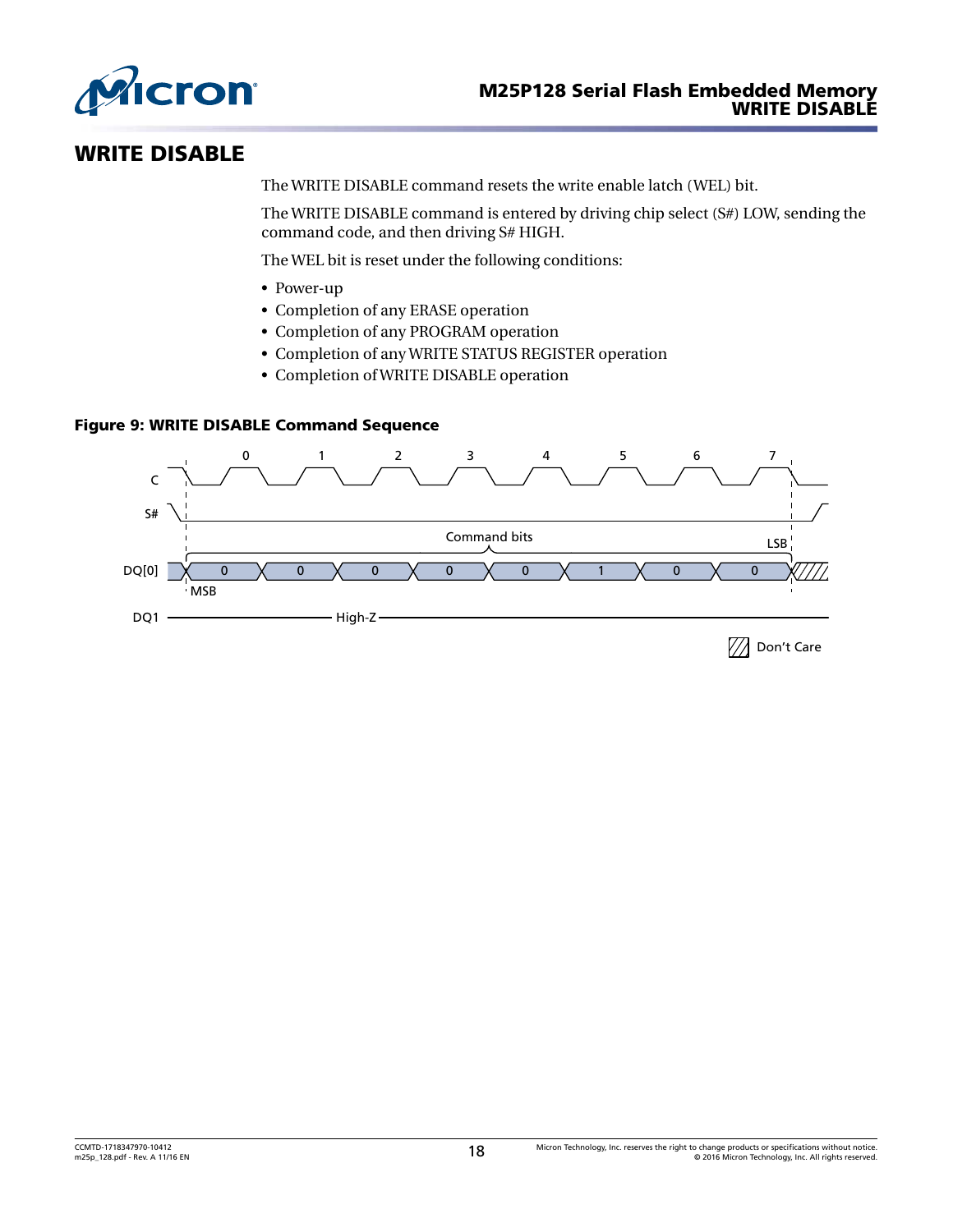<span id="page-18-0"></span>

# READ IDENTIFICATION

The READ IDENTIFICATION command reads the following device identification data:

- Manufacturer identification (1 byte): This is assigned by JEDEC.
- Device identification (2 bytes): This is assigned by device manufacturer; the first byte indicates memory type and the second byte indicates device memory capacity.

### Table 5: READ IDENTIFICATION Data Out Sequence

| Manufacturer          | <b>Device Identification</b> |                        |  |
|-----------------------|------------------------------|------------------------|--|
| <b>Identification</b> | <b>Memory Type</b>           | <b>Memory Capacity</b> |  |
| 20h                   | 20h                          | 18h                    |  |

A READ IDENTIFICATION command is not decoded while an ERASE or PROGRAM cycle is in progress and has no effect on a cycle in progress.

The device is first selected by driving chip select (S#) LOW. Then the 8-bit command code is shifted in and the 24-bit device identification that is stored in the memory is shifted out on serial data output (DQ1). Each bit is shifted out during the falling edge of serial clock (C).

The READ IDENTIFICATION command is terminated by driving S# HIGH at any time during data output. When S# is driven HIGH, the device is put in the standby power mode and waits to be selected so that it can receive, decode, and execute commands.

#### Figure 10: READ IDENTIFICATION Command Sequence

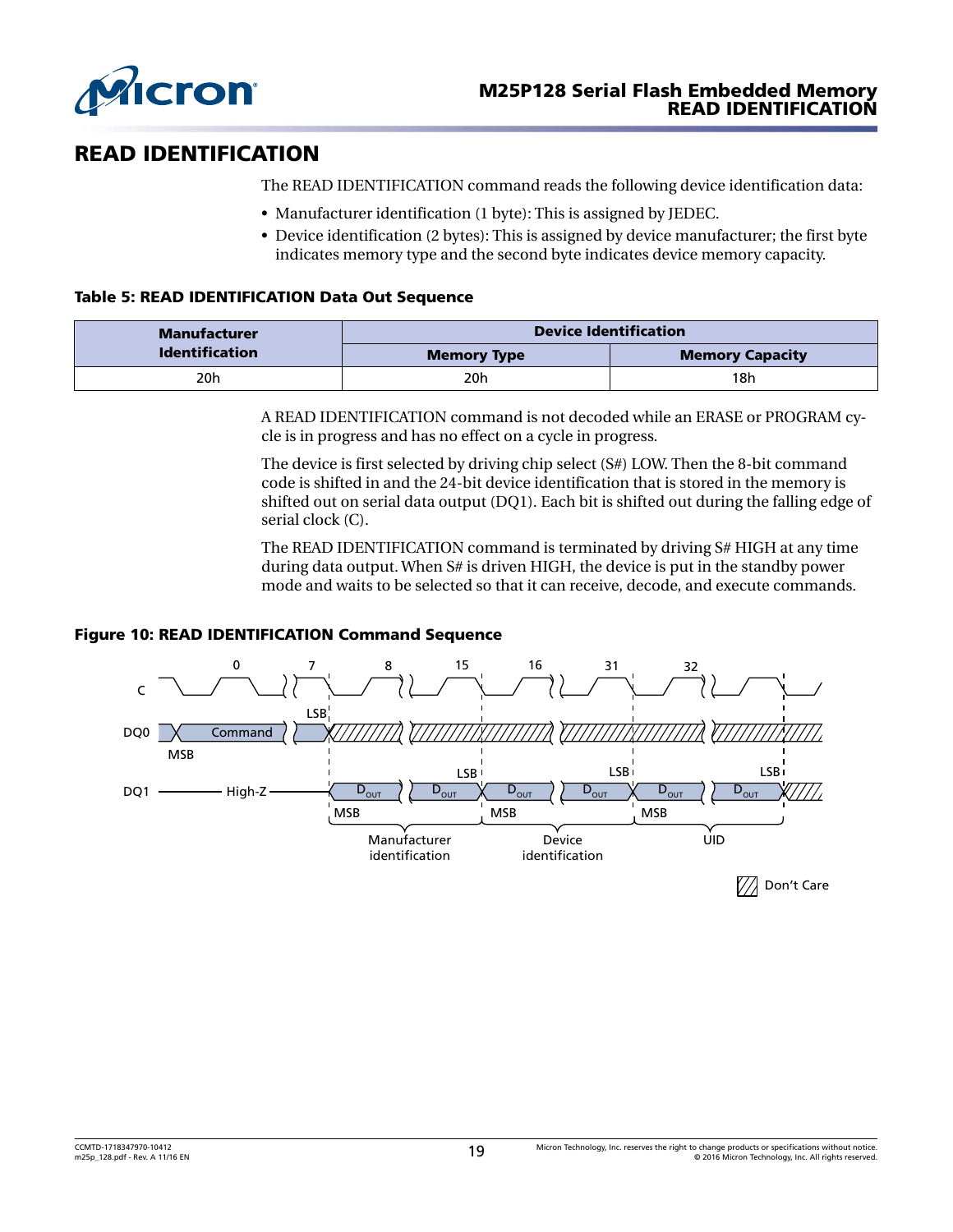<span id="page-19-0"></span>

### READ STATUS REGISTER

The READ STATUS REGISTER command allows the status register to be read. The status register may be read at any time, even while a PROGRAM, ERASE, or WRITE STATUS REGISTER cycle is in progress. When one of these cycles is in progress, it is recommended to check the write in progress (WIP) bit before sending a new command to the device. It is also possible to read the status register continuously.



### Figure 12: Status Register Format

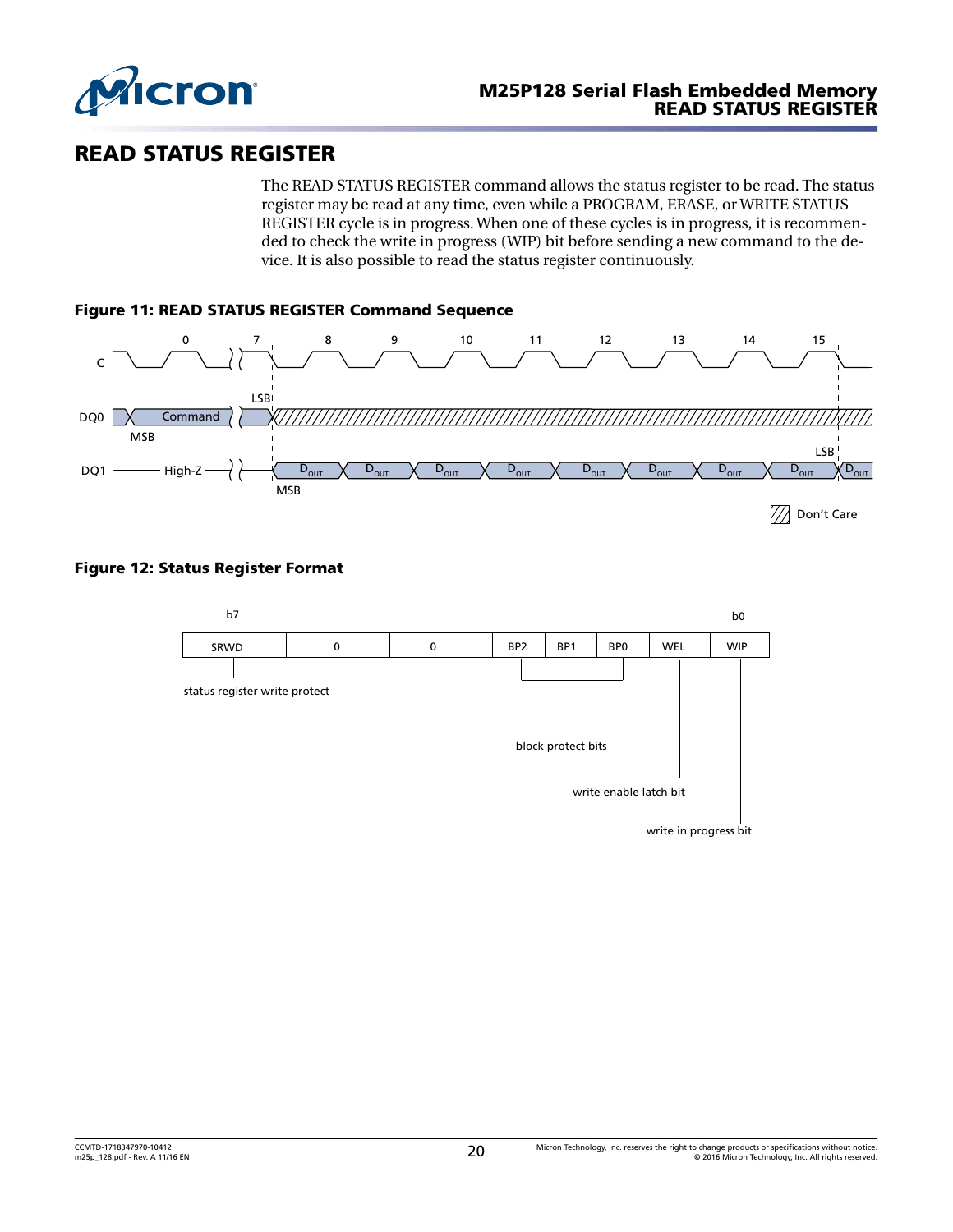<span id="page-20-0"></span>

| <b>WIP Bit</b>            |                                                                                                                                                                                                                                                                                                                                                                                              |
|---------------------------|----------------------------------------------------------------------------------------------------------------------------------------------------------------------------------------------------------------------------------------------------------------------------------------------------------------------------------------------------------------------------------------------|
|                           | The write in progress (WIP) bit indicates whether the memory is busy with a WRITE<br>STATUS REGISTER cycle, a PROGRAM cycle, or an ERASE cycle. When the WIP bit is set<br>to 1, a cycle is in progress; when the WIP bit is set to 0, a cycle is not in progress.                                                                                                                           |
| <b>WEL Bit</b>            |                                                                                                                                                                                                                                                                                                                                                                                              |
|                           | The write enable latch (WEL) bit indicates the status of the internal write enable latch.<br>When the WEL bit is set to 1, the internal write enable latch is set; when the WEL bit is<br>set to 0, the internal write enable latch is reset and no WRITE STATUS REGISTER, PRO-<br>GRAM, or ERASE command is accepted.                                                                       |
| <b>Block Protect Bits</b> |                                                                                                                                                                                                                                                                                                                                                                                              |
|                           | The block protect bits are non-volatile. They define the size of the area to be software<br>protected against PROGRAM and ERASE commands. The block protect bits are written<br>with the WRITE STATUS REGISTER command.                                                                                                                                                                      |
|                           | When one or more of the block protect bits is set to 1, the relevant memory area, as de-<br>fined in the Protected Area Sizes table, becomes protected against PAGE PROGRAM and<br>SECTOR ERASE commands. The block protect bits can be written provided that the<br>hardware protected mode has not been set. The BULK ERASE command is executed on-<br>ly if all block protect bits are 0. |
| <b>SRWD Bit</b>           |                                                                                                                                                                                                                                                                                                                                                                                              |
|                           | The status register write disable (SRWD) bit is operated in conjunction with the write<br>protect (W#/V <sub>pp</sub> ) signal. When the SRWD bit is set to 1 and W#/V <sub>pp</sub> is driven LOW, the<br>device is put in the hardware protected mode. In the hardware protected mode, the<br>non-volatile bits of the status register (SRWD, and the block protect bits) become read-     |

only bits and the WRITE STATUS REGISTER command is no longer accepted for execu-

tion.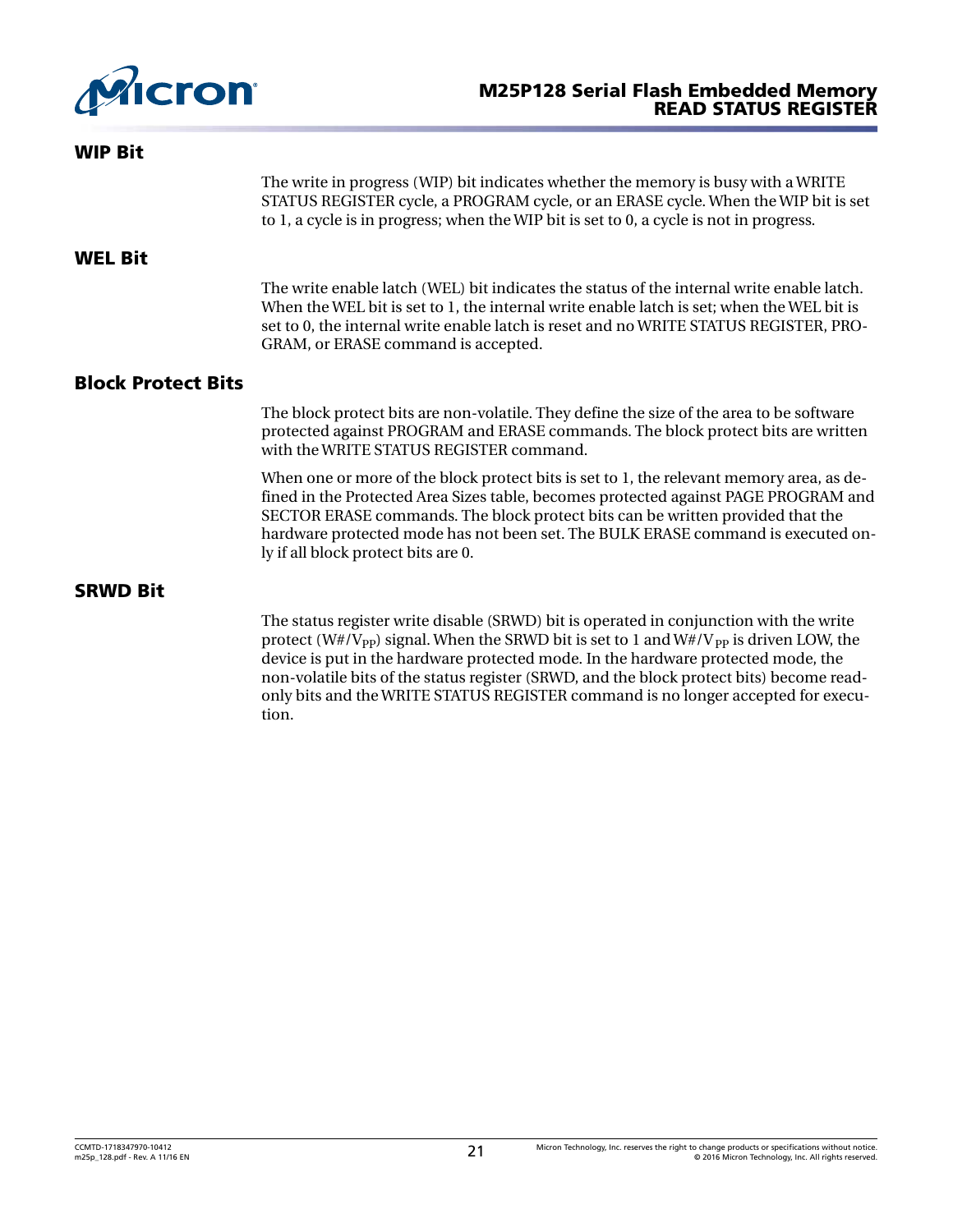<span id="page-21-0"></span>

### WRITE STATUS REGISTER

The WRITE STATUS REGISTER command allows new values to be written to the status register. Before the WRITE STATUS REGISTER command can be accepted, a WRITE EN-ABLE command must have been executed previously. After the WRITE ENABLE command has been decoded and executed, the device sets the write enable latch (WEL) bit.

The WRITE STATUS REGISTER command is entered by driving chip select (S#) LOW, followed by the command code and the data byte on serial data input (DQ0). The WRITE STATUS REGISTER command has no effect on b6, b5, b4, b1, and b0 of the status register. The status register b6, b5, and b4 are always read as "0". S# must be driven HIGH after the eighth bit of the data byte has been latched in. If not, the WRITE STATUS REGISTER command is not executed.

### Figure 13: WRITE STATUS REGISTER Command Sequence



As soon as S# is driven HIGH, the self-timed WRITE STATUS REGISTER cycle is initiated; its duration is tW. While the WRITE STATUS REGISTER cycle is in progress, the status register may still be read to check the value of the write in progress (WIP) bit. The WIP bit is 1 during the self-timed WRITE STATUS REGISTER cycle, and is 0 when the cycle is completed. Also, when the cycle is completed, the WEL bit is reset.

The WRITE STATUS REGISTER command allows the user to change the values of the block protect bits (BP2, BP1, BP0). Setting these bit values defines the size of the area that is to be treated as read-only, as defined in the Protected Area Sizes table.

The WRITE STATUS REGISTER command also allows the user to set and reset the status register write disable (SRWD) bit in accordance with the write protect ( $W#/V_{\text{PP}}$ ) signal. The SRWD bit and the W#/V<sub>PP</sub> signal allow the device to be put in the hardware protected (HPM) mode. The WRITE STATUS REGISTER command is not executed once the HPM is entered. The options for enabling the status register protection modes are summarized here.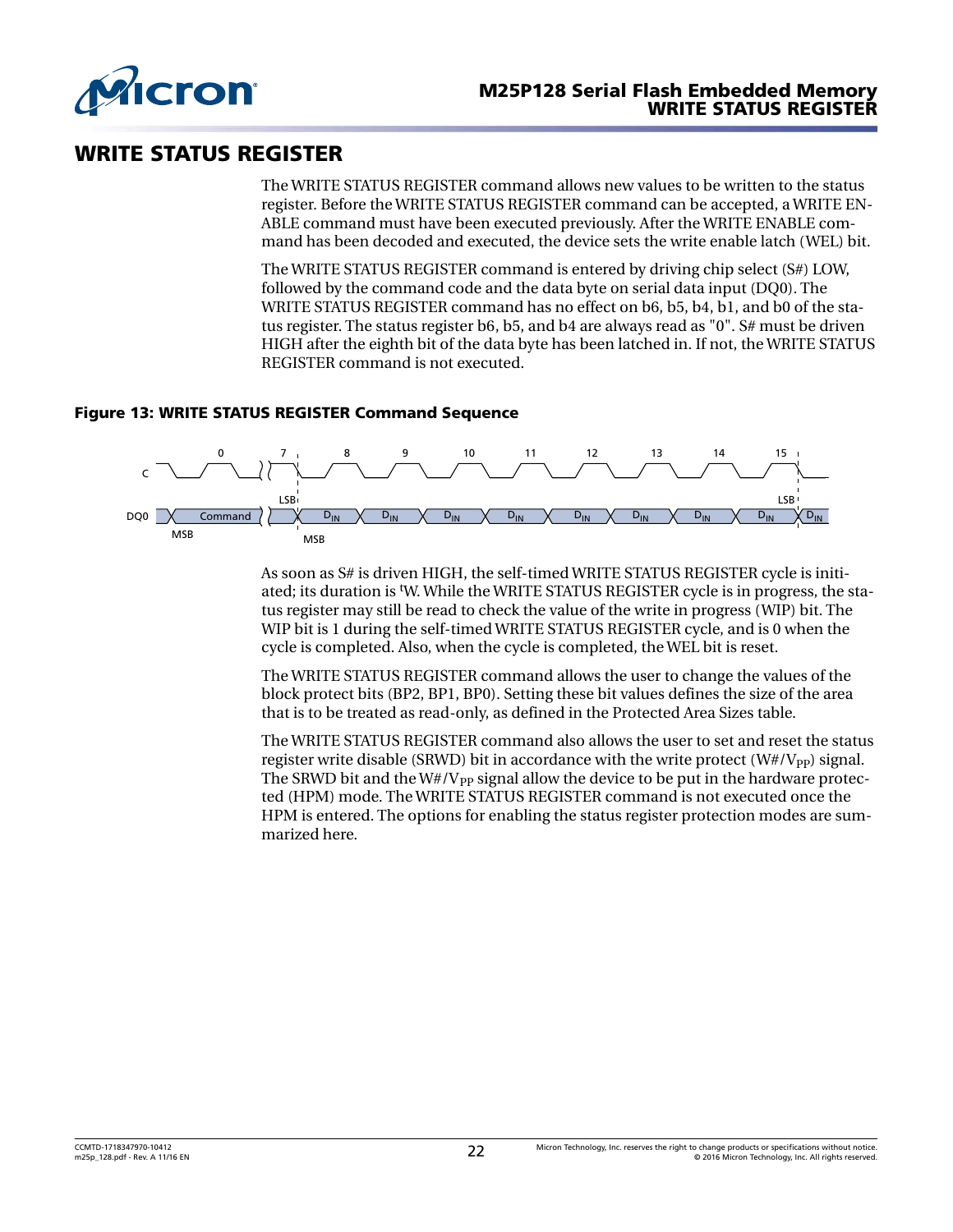<span id="page-22-0"></span>

|                              |                           |                                     |                                                   | <b>Memory Content</b>    |                            |              |
|------------------------------|---------------------------|-------------------------------------|---------------------------------------------------|--------------------------|----------------------------|--------------|
| $W#/V_{PP}$<br><b>Signal</b> | <b>SRWD</b><br><b>Bit</b> | <b>Protection</b><br>Mode (PM)      | <b>Status Register</b><br><b>Write Protection</b> | <b>Protected</b><br>Area | <b>Unprotected</b><br>Area | <b>Notes</b> |
|                              | 0                         | Software                            | Software protection                               | Commands not             | Commands                   | 1, 2, 3      |
| $\Omega$                     | $\Omega$                  | protected mode<br>(SPM)             |                                                   | accepted                 | accepted                   |              |
|                              |                           |                                     |                                                   |                          |                            |              |
| 0                            |                           | Hardware<br>protected mode<br>(HPM) | Hardware protection                               | Commands not<br>accepted | Commands<br>accepted       | 3, 4, 5,     |

Notes: 1. Software protection: status register is writable (SRWD, BP2, BP1, and BP0 bit values can be changed) if the WRITE ENABLE command has set the WEL bit.

- 2. PAGE PROGRAM, SECTOR ERASE, and BULK ERASE commands are not accepted.
- 3. PAGE PROGRAM and SECTOR ERASE commands can be accepted.
- 4. Hardware protection: status register is not writable (SRWD, BP2, BP1, and BP0 bit values cannot be changed).
- 5. PAGE PROGRAM, SECTOR ERASE, and BULK ERASE commands are not accepted.

When the SRWD bit of the status register is 0 (its initial delivery state), it is possible to write to the status register provided that the WEL bit has been set previously by a WRITE ENABLE command, regardless of whether the  $W#/V_{PP}$  signal is driven HIGH or LOW. When the status register SRWD bit is set to 1, two cases need to be considered depending on the state of the  $W#/V_{\text{pp}}$  signal:

- If the  $W#/V_{PP}$  signal is driven HIGH, it is possible to write to the status register provided that the WEL bit has been set previously by a WRITE ENABLE command.
- If the  $W#/V_{PP}$  signal is driven LOW, it is not possible to write to the status register even if the WEL bit has been set previously by a WRITE ENABLE command. Therefore, attempts to write to the status register are rejected, and are not accepted for execution. The result is that all the data bytes in the memory area that have been put in SPM by the status register block protect bits (BP2, BP1, BP0) are also hardware protected against data modification.

Regardless of the order of the two events, the HPM can be entered in either of the following ways:

- Setting the status register SRWD bit after driving the  $W#/V_{PP}$  signal LOW
- Driving the  $W# / V_{PP}$  signal LOW after setting the status register SRWD bit.

The only way to exit the HPM is to pull the  $W#/V_{PP}$  signal HIGH. If the  $W#/V_{PP}$  signal is permanently tied HIGH, the HPM can never be activated. In this case, only the SPM is available, using the status register block protect bits (BP2, BP1, BP0).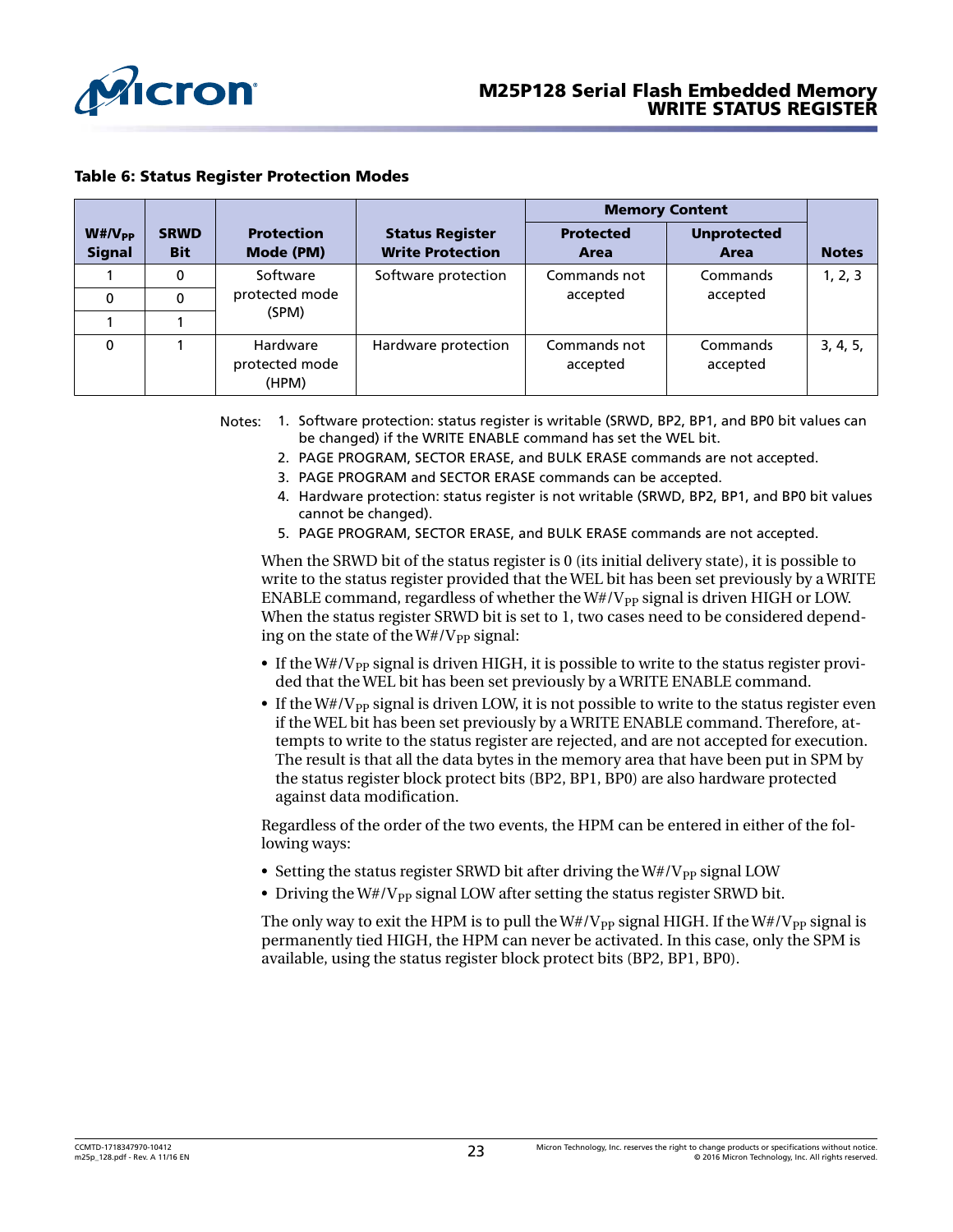<span id="page-23-0"></span>

### READ DATA BYTES

The device is first selected by driving chip select (S#) LOW. The command code for READ DATA BYTES is followed by a 3-byte address (A23-A0), each bit being latched-in during the rising edge of serial clock (C). Then the memory contents at that address is shifted out on serial data output (DQ1), each bit being shifted out at a maximum frequency fR during the falling edge of C.

The first byte addressed can be at any location. The address is automatically incremented to the next higher address after each byte of data is shifted out. Therefore, the entire memory can be read with a single READ DATA BYTES command. When the highest address is reached, the address counter rolls over to 000000h, allowing the read sequence to be continued indefinitely.

The READ DATA BYTES command is terminated by driving S# HIGH. S# can be driven HIGH at any time during data output. Any READ DATA BYTES command issued while an ERASE, PROGRAM, or WRITE cycle is in progress is rejected without any effect on the cycle that is in progress.



### Figure 14: READ DATA BYTES Command Sequence

Note:  $1. \,$  Cx = 7 + (A[MAX] + 1).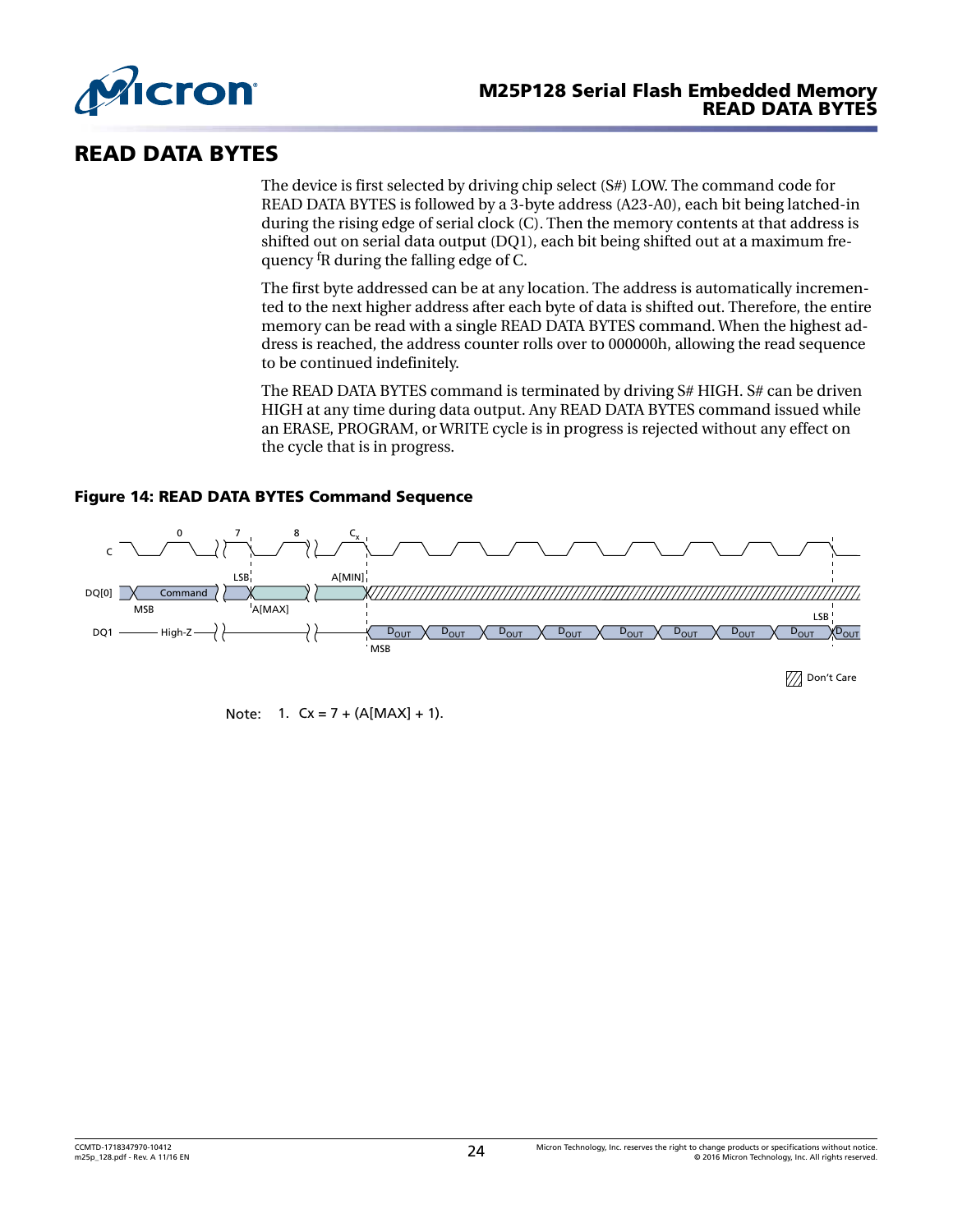<span id="page-24-0"></span>

### READ DATA BYTES at HIGHER SPEED

The device is first selected by driving chip select (S#) LOW. The command code for the READ DATA BYTES at HIGHER SPEED command is followed by a 3-byte address (A23- A0) and a dummy byte, each bit being latched-in during the rising edge of serial clock (C). Then the memory contents at that address are shifted out on serial data output (DQ1) at a maximum frequency  ${}^fC$ , during the falling edge of C.

The first byte addressed can be at any location. The address is automatically incremented to the next higher address after each byte of data is shifted out. Therefore, the entire memory can be read with a single READ DATA BYTES at HIGHER SPEED command. When the highest address is reached, the address counter rolls over to 000000h, allowing the read sequence to be continued indefinitely.

The READ DATA BYTES at HIGHER SPEED command is terminated by driving S# HIGH. S# can be driven HIGH at any time during data output. Any READ DATA BYTES at HIGHER SPEED command issued while an ERASE, PROGRAM, or WRITE cycle is in progress is rejected without any effect on the cycle that is in progress.



#### Figure 15: READ DATA BYTES at HIGHER SPEED Command Sequence

Note:  $1. \,$  Cx = 7 + (A[MAX] + 1).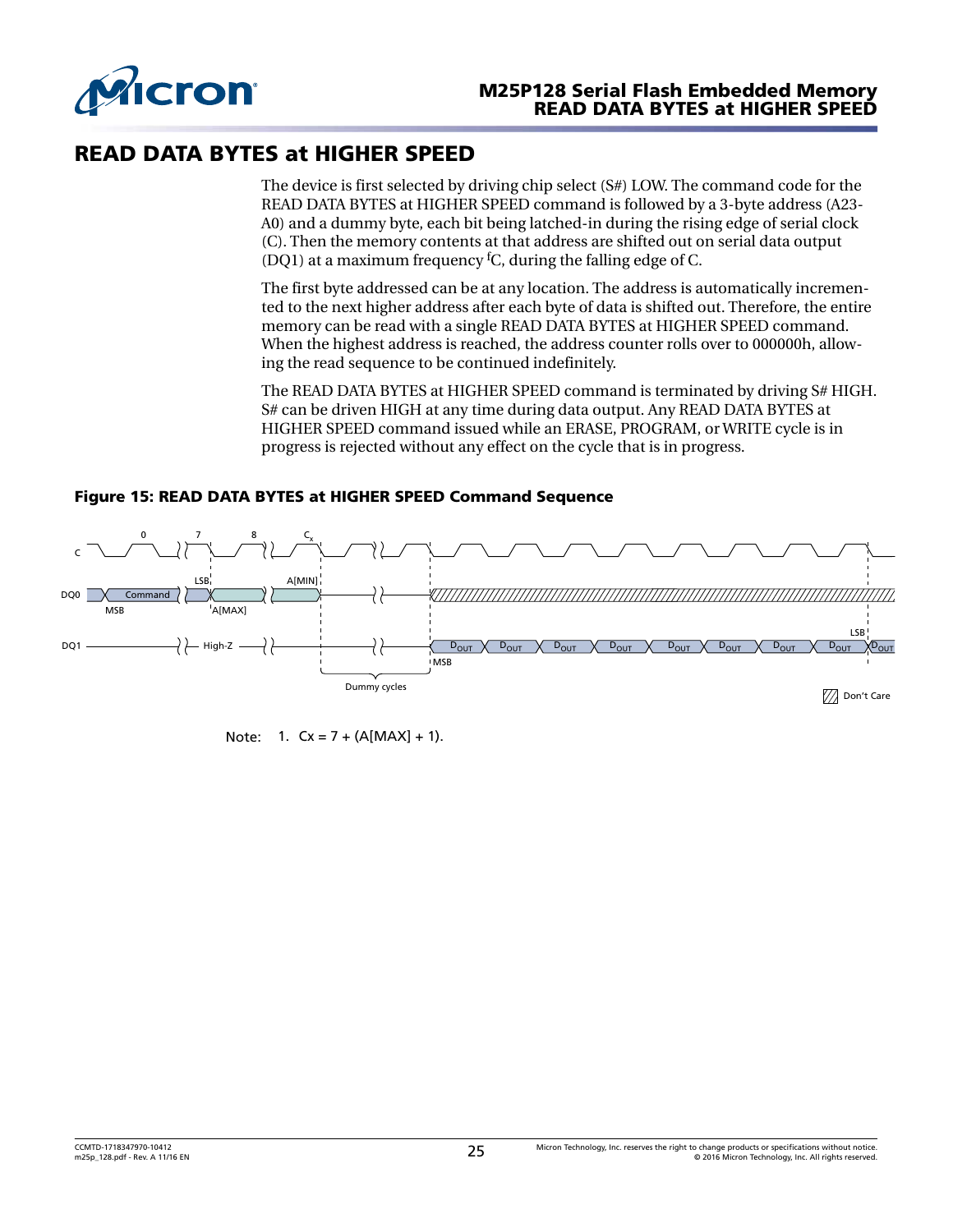<span id="page-25-0"></span>

### PAGE PROGRAM

The PAGE PROGRAM command allows bytes in the memory to be programmed, which means the bits are changed from 1 to 0. Before a PAGE PROGRAM command can be accepted a WRITE ENABLE command must be executed. After the WRITE ENABLE command has been decoded, the device sets the write enable latch (WEL) bit.

The PAGE PROGRAM command is entered by driving chip select (S#) LOW, followed by the command code, three address bytes, and at least one data byte on serial data input (DQ0).

If the eight least significant address bits (A7-A0) are not all zero, all transmitted data that goes beyond the end of the current page are programmed from the start address of the same page; that is, from the address whose eight least significant bits (A7-A0) are all zero. S# must be driven LOW for the entire duration of the sequence.

If more than 256 bytes are sent to the device, previously latched data are discarded and the last 256 data bytes are guaranteed to be programmed correctly within the same page. If less than 256 data bytes are sent to device, they are correctly programmed at the requested addresses without any effects on the other bytes of the same page.

For optimized timings, it is recommended to use the PAGE PROGRAM command to program all consecutive targeted bytes in a single sequence rather than to use several PAGE PROGRAM sequences, each containing only a few bytes.

S# must be driven HIGH after the eighth bit of the last data byte has been latched in. Otherwise the PAGE PROGRAM command is not executed.

As soon as S# is driven HIGH, the self-timed PAGE PROGRAM cycle is initiated; the cycles's duration is t<sub>PP</sub>. While the PAGE PROGRAM cycle is in progress, the status register may be read to check the value of the write in progress (WIP) bit. The WIP bit is 1 during the self-timed PAGE PROGRAM cycle, and 0 when the cycle is completed. At some unspecified time before the cycle is completed, the write enable latch (WEL) bit is reset.

A PAGE PROGRAM command is not executed if it applies to a page protected by the block protect bits BP2, BP1, and BP0.

### Figure 16: PAGE PROGRAM Command Sequence



Note:  $1. \,$  Cx = 7 + (A[MAX] + 1).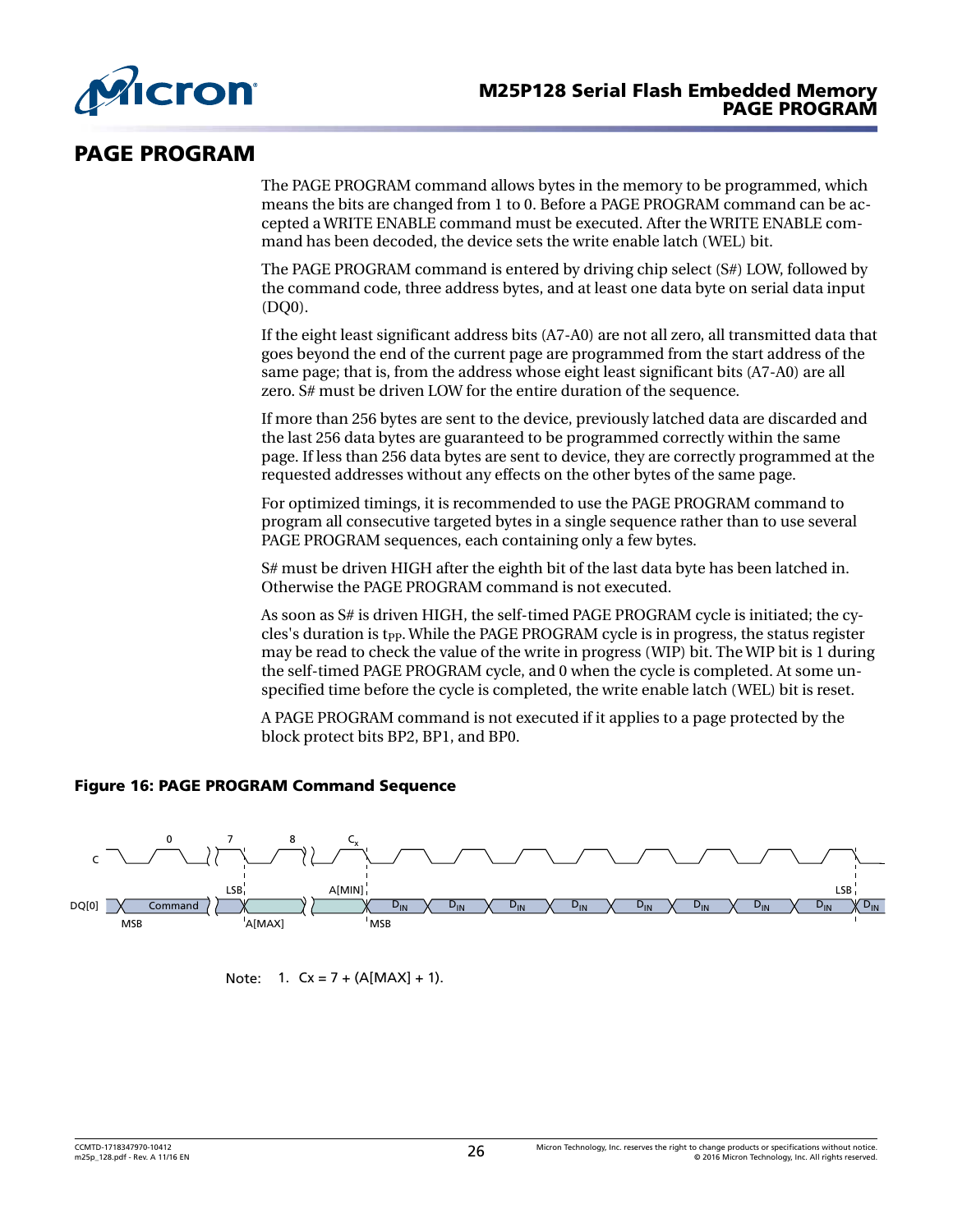<span id="page-26-0"></span>

### SECTOR ERASE

The SECTOR ERASE command sets to 1 (FFh) all bits inside the chosen sector. Before the SECTOR ERASE command can be accepted, a WRITE ENABLE command must have been executed previously. After the WRITE ENABLE command has been decoded, the device sets the write enable latch (WEL) bit.

The SECTOR ERASE command is entered by driving chip select (S#) LOW, followed by the command code, and three address bytes on serial data input (DQ0). Any address inside the sector is a valid address for the SECTOR ERASE command. S# must be driven LOW for the entire duration of the sequence.

S# must be driven HIGH after the eighth bit of the last address byte has been latched in. Otherwise the SECTOR ERASE command is not executed. As soon as S# is driven HIGH, the self-timed SECTOR ERASE cycle is initiated; the cycle's duration is  $t_{SE}$ . While the SECTOR ERASE cycle is in progress, the status register may be read to check the value of the write in progress (WIP) bit. The WIP bit is 1 during the self-timed SECTOR ERASE cycle, and is 0 when the cycle is completed. At some unspecified time before the cycle is completed, the WEL bit is reset.

A SECTOR ERASE command is not executed if it applies to a sector that is hardware or software protected.

### Figure 17: SECTOR ERASE Command Sequence



Note:  $1. \,$  Cx = 7 + (A[MAX] + 1).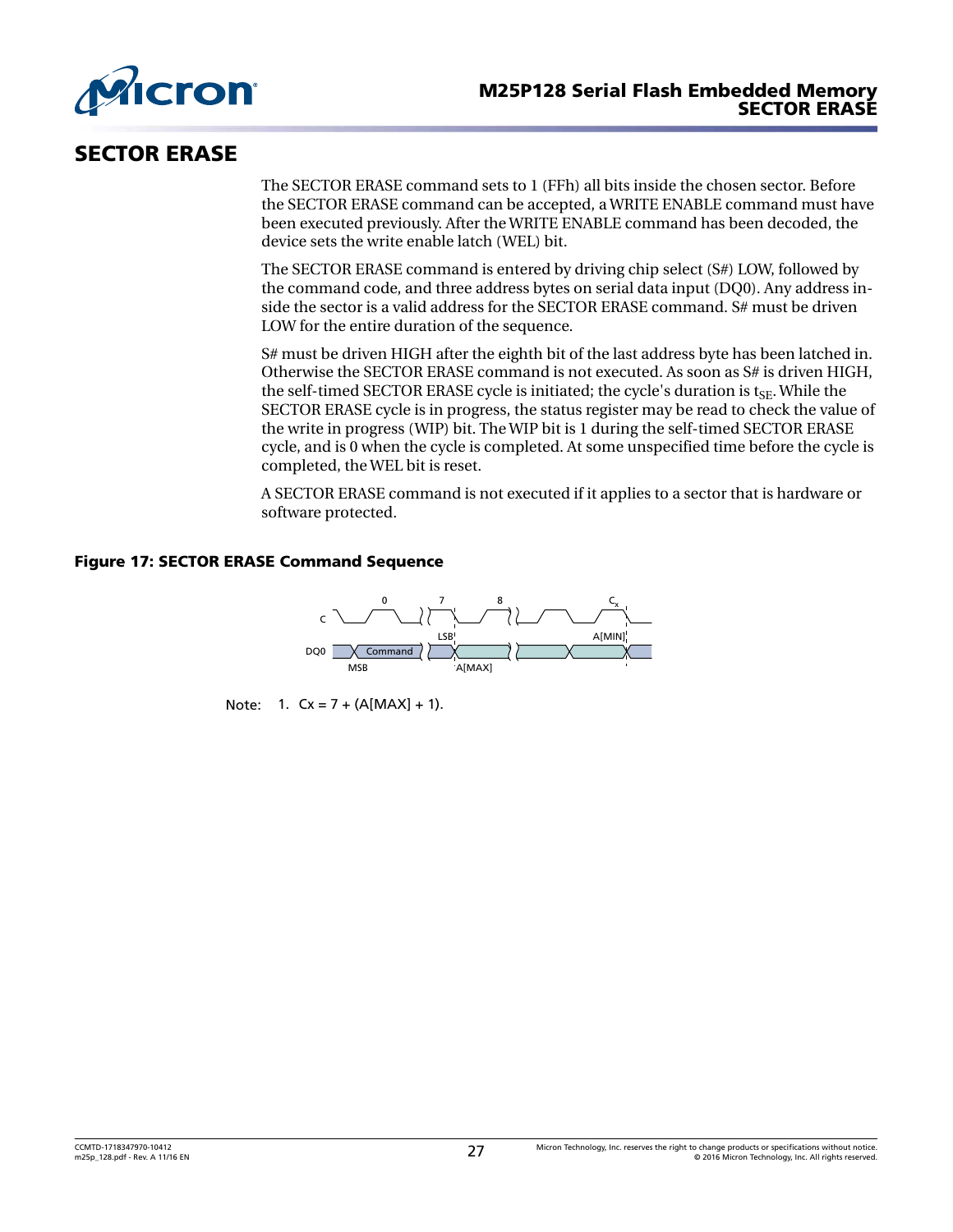<span id="page-27-0"></span>

### BULK ERASE

The BULK ERASE command sets all bits to 1 (FFh). Before the BULK ERASE command can be accepted, a WRITE ENABLE command must have been executed previously. After the WRITE ENABLE command has been decoded, the device sets the write enable latch (WEL) bit.

The BULK ERASE command is entered by driving chip select (S#) LOW, followed by the command code on serial data input (DQ0). S# must be driven LOW for the entire duration of the sequence.

S# must be driven HIGH after the eighth bit of the command code has been latched in. Otherwise the BULK ERASE command is not executed. As soon as S# is driven HIGH, the self-timed BULK ERASE cycle is initiated; the cycle's duration is  $t_{BF}$ . While the BULK ERASE cycle is in progress, the status register may be read to check the value of the write In progress (WIP) bit. The WIP bit is 1 during the self-timed BULK ERASE cycle, and is 0 when the cycle is completed. At some unspecified time before the cycle is completed, the WEL bit is reset.

The BULK ERASE command is executed only if all block protect (BP2, BP1, BP0) bits are 0. The BULK ERASE command is ignored if one or more sectors are protected.

### Figure 18: BULK ERASE Command Sequence

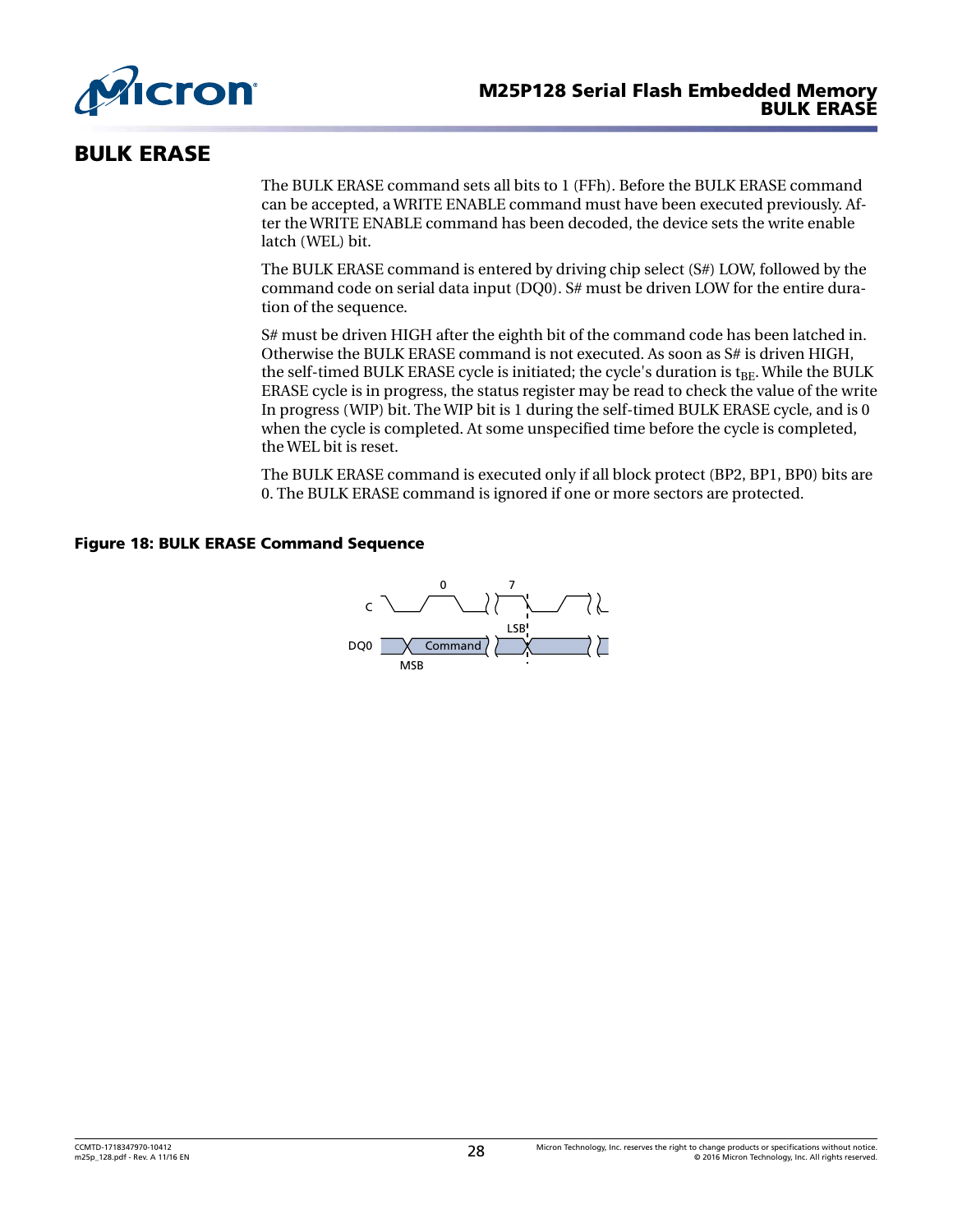<span id="page-28-0"></span>

### Power-Up/Down and Supply Line Decoupling

At power-up and power-down, the device must not be selected; that is, chip select (S#) must follow the voltage applied on  $V_{CC}$  until  $V_{CC}$  reaches the correct value:

- $V_{\text{CC,min}}$  at power-up, and then for a further delay of <sup>t</sup>VSL
- $V_{\rm ss}$  at power-down

A safe configuration is provided in the SPI Modes section.

To avoid data corruption and inadvertent WRITE operations during power-up, a poweron-reset (POR) circuit is included. The logic inside the device is held reset while  $V_{CC}$  is less than the POR threshold voltage,  $V_{\text{WI}}$  – all operations are disabled, and the device does not respond to any instruction. Moreover, the device ignores the following instructions until a time delay of <sup>t</sup>PUW has elapsed after the moment that  $V_{CC}$  rises above the V<sub>WI</sub> threshold:

- WRITE ENABLE
- PAGE PROGRAM
- SECTOR ERASE
- BULK ERASE
- WRITE STATUS REGISTER

However, the correct operation of the device is not guaranteed if, by this time,  $V_{CC}$  is still below  $V_{CC,min}$ . No WRITE STATUS REGISTER, PROGRAM, or ERASE instruction should be sent until:

- tpUW after V<sub>CC</sub> has passed the V<sub>WI</sub> threshold
- $\bullet$  <sup>t</sup>VSL after V<sub>CC</sub> has passed the V<sub>CC,min</sub> level

If the time, <sup>t</sup>VSL, has elapsed, after  $V_{\text{CC}}$  rises above  $V_{\text{CC,min}}$ , the device can be selected for READ instructions even if the <sup>t</sup>PUW delay has not yet fully elapsed.

 $V_{PPH}$  must be applied only when  $V_{CC}$  is stable and in the  $V_{CC,min}$  to  $V_{CC,max}$  voltage range.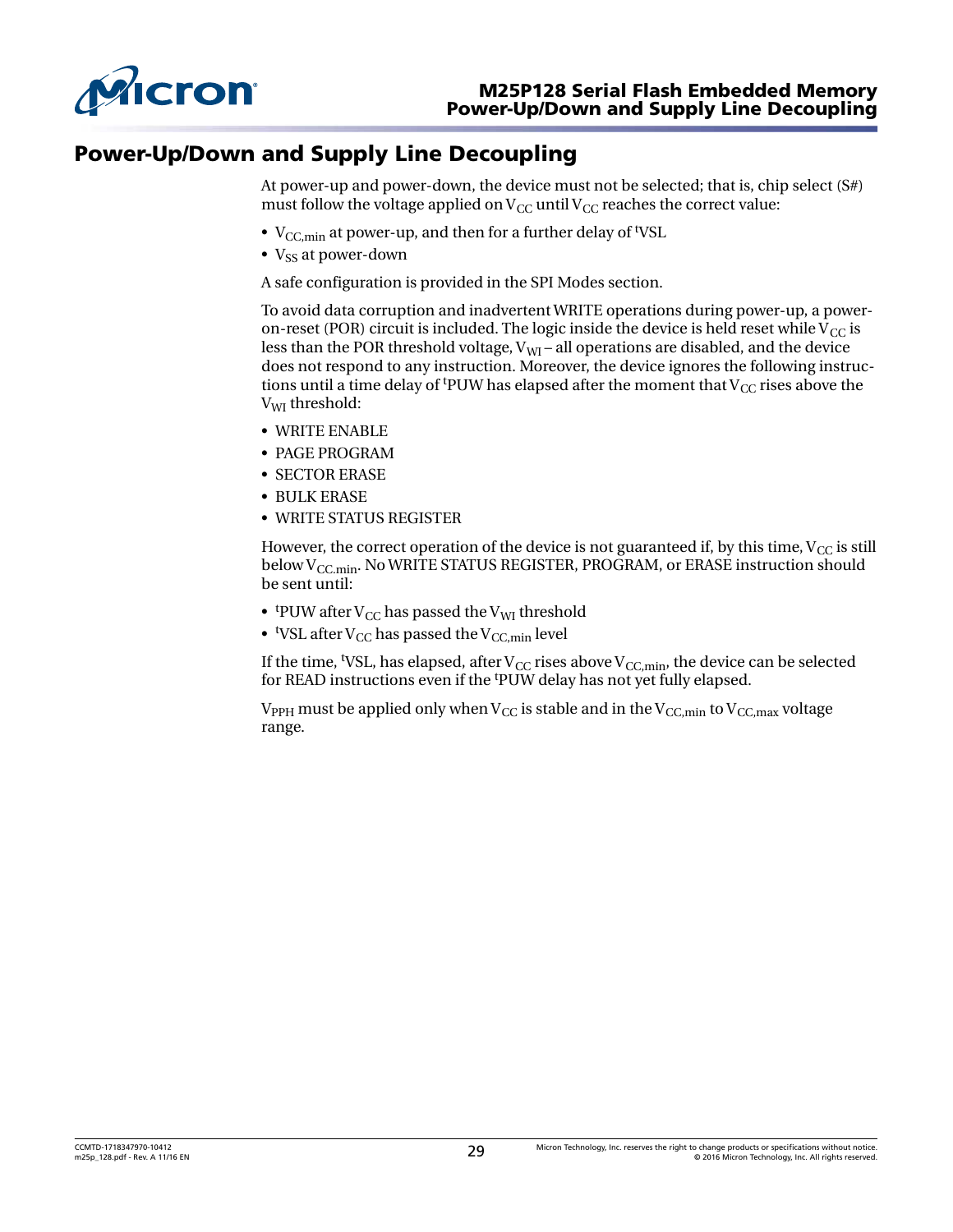<span id="page-29-0"></span>

#### Figure 19: Power-Up Timing



After power-up, the device is in the following state:

- Standby power mode
- Write enable latch (WEL) bit is reset

Normal precautions must be taken for supply line decoupling to stabilize the  $V_{CC}$  supply. Each device in a system should have the  $V_{CC}$  line decoupled by a suitable capacitor close to the package pins; generally, this capacitor is of the order of 0.1µF.

At power-down, when  $V_{CC}$  drops from the operating voltage to below the POR threshold voltage  $V_{\text{WI}}$ , all operations are disabled and the device does not respond to any instruction.

**Note:** If power-down occurs while a WRITE, PROGRAM, or ERASE cycle is in progress, some data corruption may result.

# Power-Up Timing and Write Inhibit Voltage Threshold Specifications

|  | Table 7: Power-Up Timing and V <sub>WI</sub> Threshold |  |  |  |
|--|--------------------------------------------------------|--|--|--|
|--|--------------------------------------------------------|--|--|--|

| <b>Symbol</b>    | Parameter                        | <b>Min</b> | <b>Max</b>               | <b>Unit</b> |
|------------------|----------------------------------|------------|--------------------------|-------------|
| tvsL             | $ V_{\mathsf{CC}.min}$ to S# LOW | 200        | $\overline{\phantom{0}}$ | μs          |
| <sup>t</sup> PUW | Time delay to WRITE instruction  | 400        | $\overline{\phantom{a}}$ | <b>LIS</b>  |
| $V_{WI}$         | Write Inhibit voltage            |            |                          | v           |

Note: 1. Parameters are characterized only.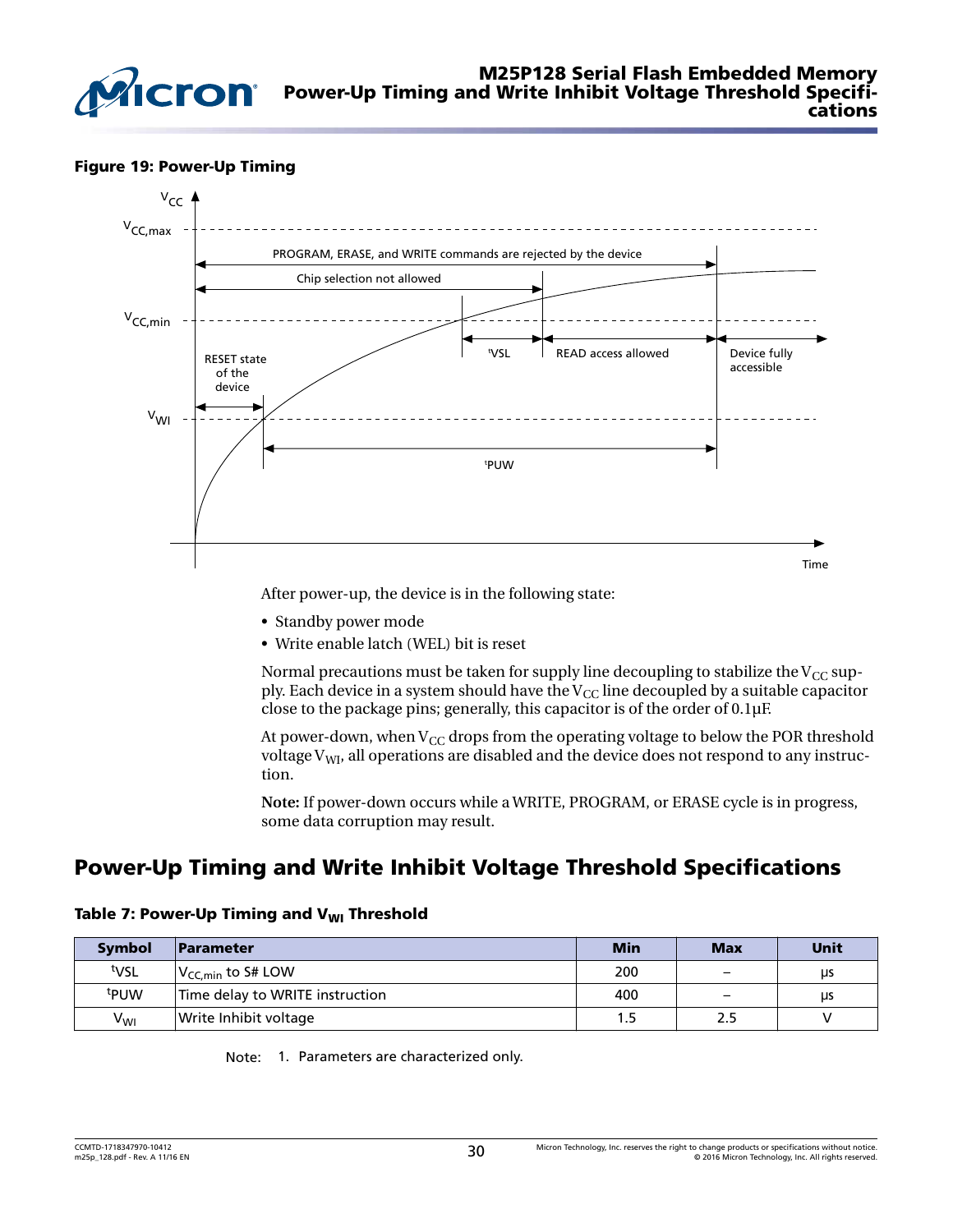<span id="page-30-0"></span>

# Initial Delivery Status

The device is delivered as the following:

- Memory array erased: all bits are set to 1 (each byte contains FFh)
- Status register contains 00h (all status register bits are 0)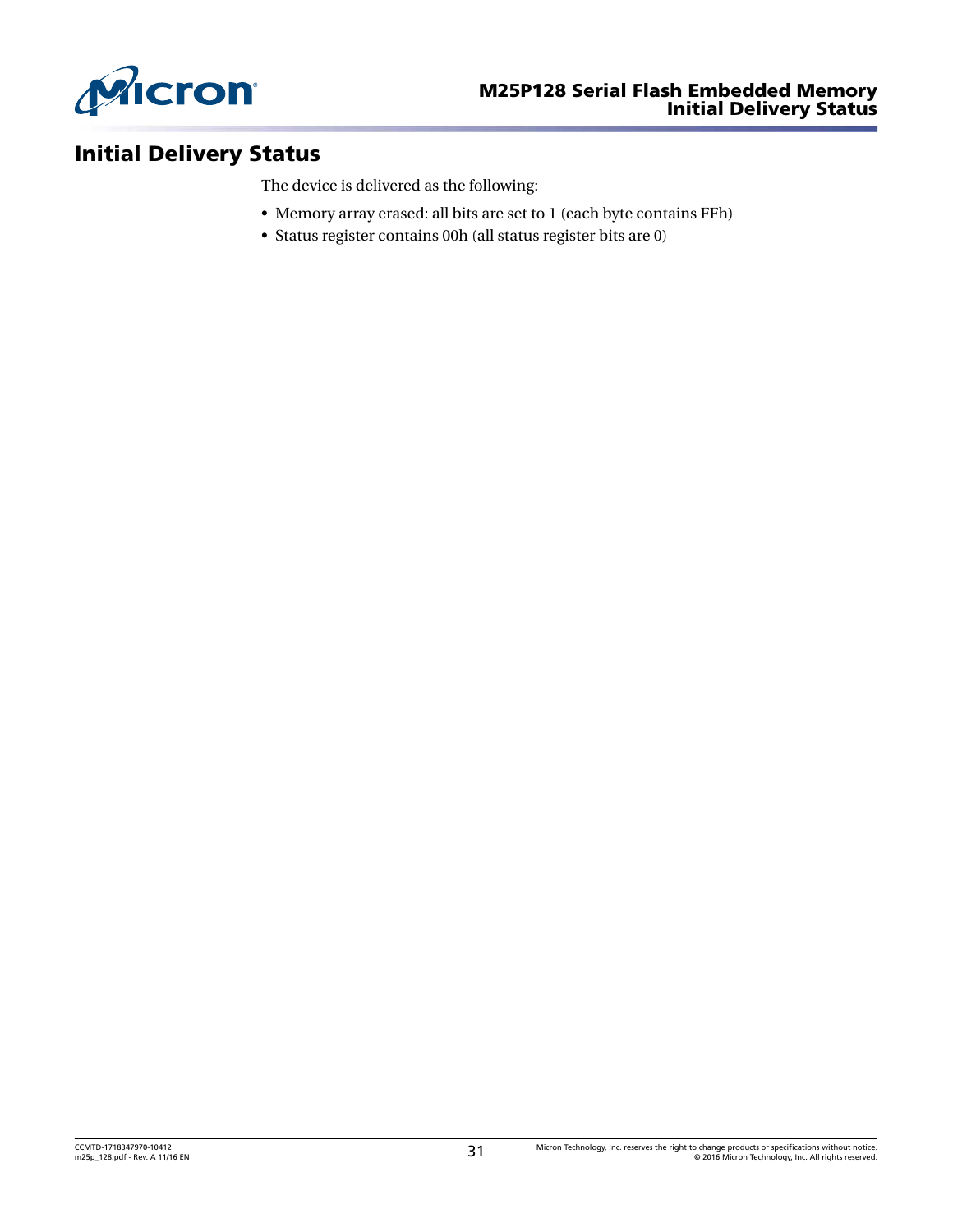<span id="page-31-0"></span>

### Maximum Ratings and Operating Conditions

**Note:** Stressing the device beyond the absolute maximum ratings may cause permanent damage to the device. These are stress ratings only and operation of the device beyond any specification or condition in the operating sections of this datasheet is not recommended. Exposure to absolute maximum rating conditions for extended periods may affect device reliability.

#### Table 8: Absolute Maximum Ratings

| <b>Symbol</b>    | <b>Parameter</b>                                      | <b>Min</b> | <b>Max</b>     | <b>Units</b> | <b>Notes</b> |
|------------------|-------------------------------------------------------|------------|----------------|--------------|--------------|
| $T_{STG}$        | Storage temperature                                   | $-65$      | 150            | °C           |              |
| $V_{10}$         | Input and output voltage (with respect to<br>'ground) | $-0.5$     | $V_{cr}$ + 0.6 |              |              |
| Vcc              | Supply voltage                                        | $-0.2$     | 4.0            |              |              |
| $V_{PP}$         | <b>FAST PROGRAM and ERASE voltage</b>                 | $-0.2$     | 10.0           | v            |              |
| V <sub>ESD</sub> | Electrostatic discharge voltage (Human Body<br>model) | $-2000$    | 2000           | v            | 2            |

- Notes: 1. The minimum voltage may reach the value of –2V for no more than 20ns during transitions; the maximum may reach the value of  $V_{CC}$  + 2V for no more than 20ns during transitions.
	- 2. The V<sub>ESD</sub> signal: JEDEC Std JESD22-A114A (C1 = 100pF, R1 = 1500 $\Omega$ , R2 = 500 $\Omega$ ).

### Table 9: Operating Conditions

| <b>Symbol</b>                     | <b>Parameter</b>                                                                | Min | <b>Typ</b> | <b>Max</b> | Unit   |
|-----------------------------------|---------------------------------------------------------------------------------|-----|------------|------------|--------|
| $V_{CC}$                          | Supply voltage                                                                  | 2.7 |            | 3.6        |        |
| $V_{\sf PPH}$                     | Supply voltage on W#/V <sub>PP</sub> pin for FAST PRO-<br><b>GRAM and ERASE</b> | 8.5 |            | 9.5        |        |
| $\mathsf{T}_\mathsf{A}$           | Ambient operating temperature                                                   | -40 |            | 85         | °۲     |
| $\mathsf{\Gamma}_{\mathsf{AVPP}}$ | Ambient operating temperature for FAST<br><b>PROGRAM and ERASE</b>              | 15  | 25         | 35         | $\sim$ |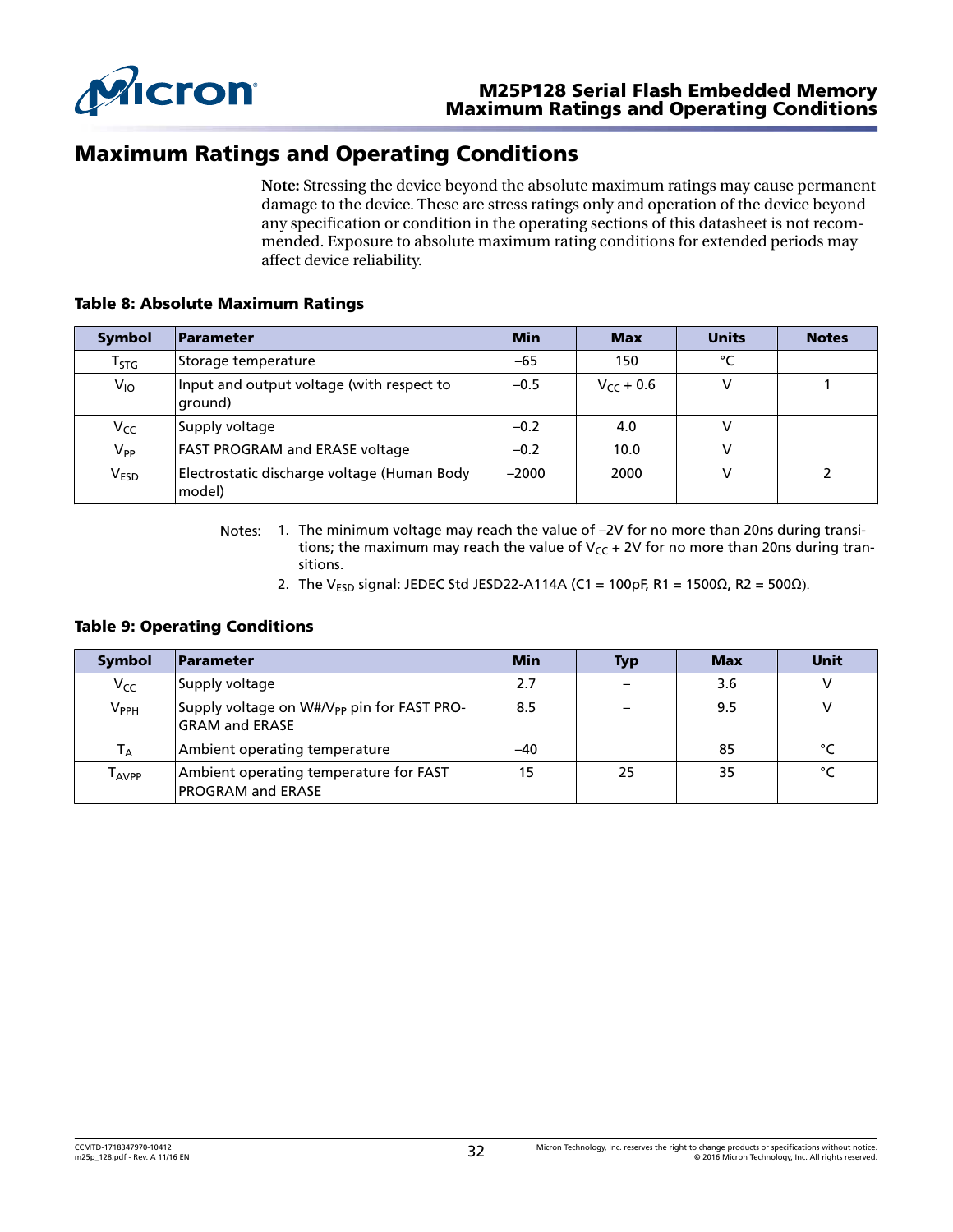<span id="page-32-0"></span>

# Electrical Characteristics

### Table 10: DC Current Specifications

Note 1 applies to the entire table.

| Symbol     | Parameter                                                 | <b>Test Conditions</b>                                   | <b>Min</b> | <b>Max</b> | <b>Units</b> | <b>Notes</b> |
|------------|-----------------------------------------------------------|----------------------------------------------------------|------------|------------|--------------|--------------|
| Ιu.        | Input leakage current                                     |                                                          |            | ±2         | μA           |              |
| $I_{LO}$   | Output leakage current                                    |                                                          |            | ±2         | μA           |              |
| $I_{CC1}$  | Standby current                                           | $S# = V_{CC}$ , $V_{IN} = V_{SS}$ or $V_{CC}$            |            | 100        | μA           |              |
| $I_{CC3}$  | <b>Operating current (READ)</b>                           | C = 0.1 $V_{CC}/0.9$ $V_{CC}$ at 50 MHz,<br>$DQ1 = Open$ |            | 6          | mA           |              |
|            |                                                           | C = 0.1 $V_{CC}/0.9$ $V_{CC}$ at 20 MHz,<br>$DQ1 = Open$ |            | 4          | mA           |              |
| $I_{CC4}$  | Operating current<br>(PAGE PROGRAM)                       | $S# = V_{CC}$                                            |            | 20         | mA           |              |
| $I_{CC5}$  | Operating current<br>(WRITE STATUS REGISTER)              | $S# = V_{CC}$                                            |            | 20         | mA           |              |
| $I_{CC6}$  | Operating current<br>(SECTOR ERASE)                       | $S# = V_{CC}$                                            |            | 20         | mA           |              |
| $I_{CC7}$  | Operating current<br>(BULK ERASE)                         | $S# = V_{CC}$                                            |            | 20         | mA           |              |
| $I_{CCPP}$ | Operating current<br>(FAST PROGRAM/ERASE)                 | $S# = V_{CC}$ , $V_{pp} = V_{PPH}$                       |            | 20         | mA           |              |
| $I_{PP}$   | V <sub>PP</sub> operating current<br>(FAST PROGRAM/ERASE) | $S# = V_{CC}$ , $V_{pp} = V_{PPH}$                       |            | 20         | mA           |              |

Note: 1. Characterized only.

### Table 11: DC Voltage Specifications

| <b>Symbol</b> | <b>Parameter</b>    | <b>Test Conditions</b>       | <b>Min</b>     | <b>Max</b>     | <b>Units</b> |
|---------------|---------------------|------------------------------|----------------|----------------|--------------|
| $V_{IL}$      | Input LOW voltage   |                              | $-0.5$         | $0.3 V_{cc}$   |              |
| $V_{IH}$      | Input HIGH voltage  |                              | 0.7 $V_{cc}$   | $V_{CC}$ + 0.2 |              |
| $V_{OL}$      | Output LOW voltage  | $I_{\Omega} = 1.6 \text{mA}$ |                | 0.4            |              |
| $V_{OH}$      | Output HIGH voltage | $I_{OH} = -100 \mu A$        | $V_{cc}$ – 0.2 |                |              |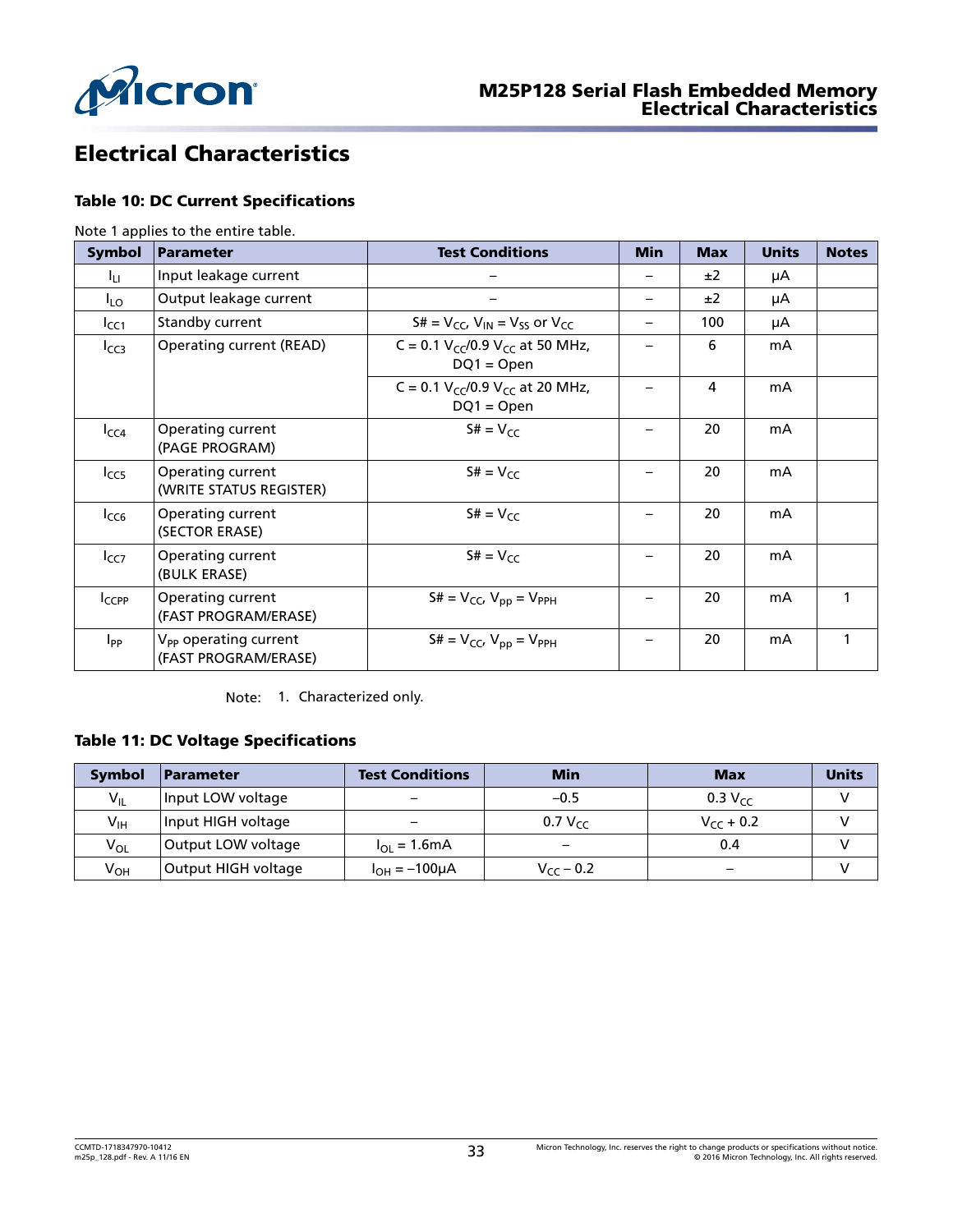<span id="page-33-0"></span>

### AC Characteristics

In the following AC specifications, output High-Z is defined as the point where data out is no longer driven.

### Table 12: AC Measurement Conditions

| <b>Symbol</b> | Parameter                        | <b>Min</b>          | <b>Max</b>     | Unit |
|---------------|----------------------------------|---------------------|----------------|------|
|               | Load capacitance                 | 30                  | 30             | рF   |
|               | Input rise and fall times        |                     |                | ns   |
|               | Input pulse voltages             | 0.2 $V_{CC}$        | $0.8 V_{CC}$   |      |
|               | Input timing reference voltages  | 0.3 V <sub>CC</sub> | 0.7 $V_{cc}$   |      |
|               | Output timing reference voltages | $V_{CC}/2$          | $V_{\rm CC}/2$ |      |

#### Figure 20: AC Measurement I/O Waveform



### Table 13: Capacitance

|      | Symbol Parameter               | <b>Test condition</b> | Min                      | <b>Max</b> | Unit | <b>Notes</b> |
|------|--------------------------------|-----------------------|--------------------------|------------|------|--------------|
| ⊾оит | Output capacitance (DQ1)       | $V_{OUT} = 0 V$       | $\overline{\phantom{0}}$ |            | рF   |              |
| Կա   | Input capacitance (other pins) | $V_{IN} = 0 V$        |                          |            | рF   |              |

Note: 1. Values are sampled only, not 100% tested, at  $T_A = 25^{\circ}$ C and a frequency of 20 MHz.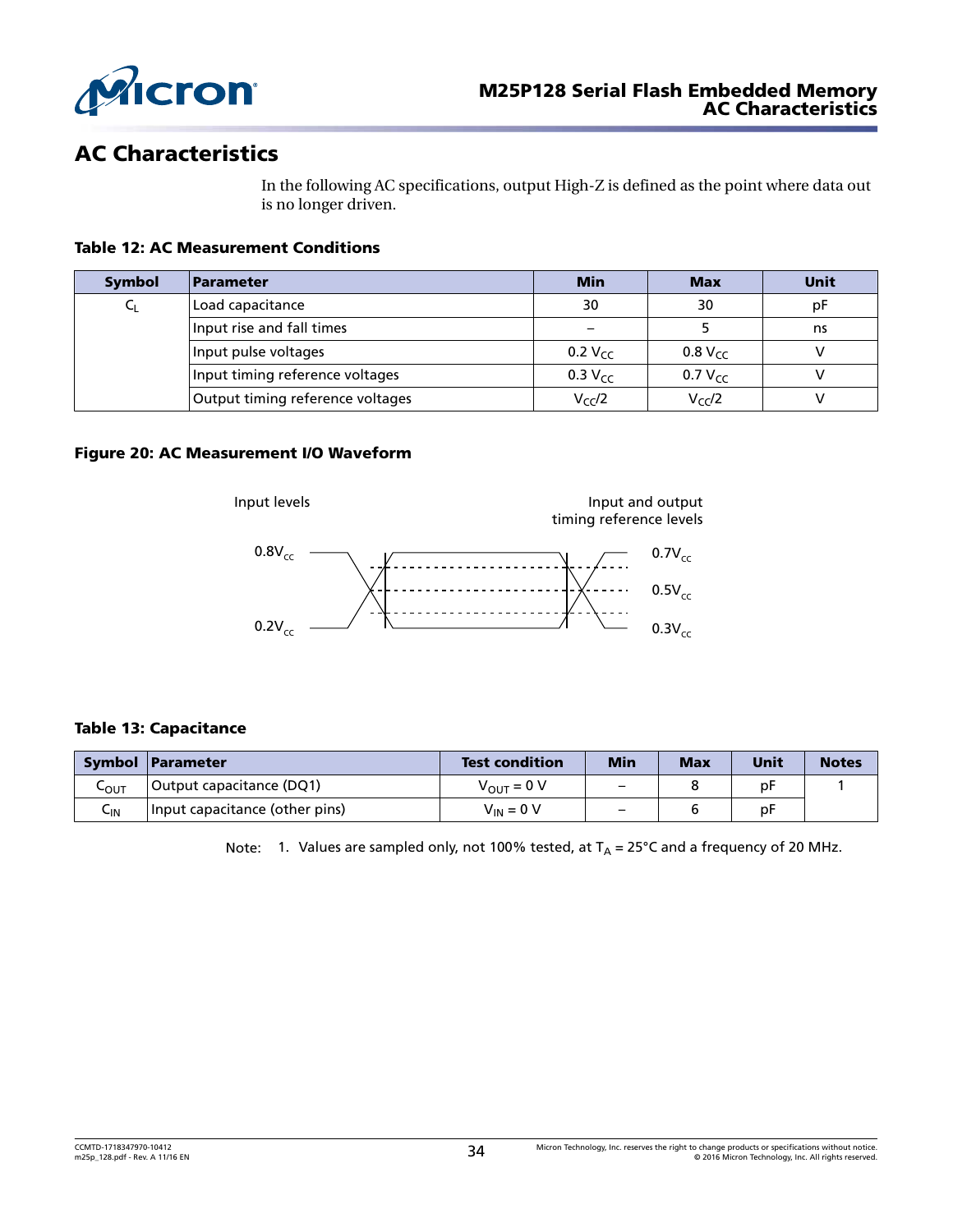<span id="page-34-0"></span>

#### Table 14: AC Specifications

| <b>Symbol</b>                | Alt.                         | <b>Parameter</b>                                           | <b>Min</b>               | <b>Typ</b>               | <b>Max</b>               | Unit       | <b>Notes</b>   |
|------------------------------|------------------------------|------------------------------------------------------------|--------------------------|--------------------------|--------------------------|------------|----------------|
| ${}^{\mathsf{f}} \mathsf{C}$ | ${}^{\mathsf{f}} \mathsf{C}$ | Clock frequency for all commands (except READ)             | D.C.                     | $\overline{\phantom{0}}$ | 54                       | <b>MHz</b> | 1              |
| $f_{\mathsf{R}}$             | $\overline{\phantom{0}}$     | Clock frequency for READ command                           | D.C.                     | $\overline{\phantom{0}}$ | 33                       | <b>MHz</b> | 1              |
| <sup>t</sup> CH              | <sup>t</sup> CLH             | Clock HIGH time                                            | 9                        | $\overline{\phantom{0}}$ | $\equiv$                 | ns         | $\overline{2}$ |
| <sup>t</sup> CL              | tCLL                         | Clock LOW time                                             | 9                        | $\overline{\phantom{0}}$ | $\overline{\phantom{m}}$ | ns         | $\overline{2}$ |
| <sup>t</sup> CLCH            | $\overline{\phantom{0}}$     | Clock rise time (peak to peak)                             | 0.1                      | $\qquad \qquad -$        | $\overline{\phantom{m}}$ | V/ns       | 3, 4           |
| <sup>t</sup> CHCL            | $\overline{\phantom{0}}$     | Clock fall time (peak to peak)                             | 0.1                      | $\overline{\phantom{0}}$ |                          | V/ns       | 3, 4           |
| tslCH                        | tcss                         | S# active setup time (relative to C)                       | 4                        | $\overline{\phantom{0}}$ | $\overline{\phantom{0}}$ | ns         |                |
| <sup>t</sup> CHSL            |                              | S# not active hold time (relative to C)                    | $\overline{a}$           | $\overline{\phantom{0}}$ | $\qquad \qquad -$        | ns         |                |
| <sup>t</sup> DVCH            | t <sub>DSU</sub>             | Data In setup time                                         | $\overline{2}$           | $\qquad \qquad -$        | $\overline{\phantom{m}}$ | ns         |                |
| <sup>t</sup> CHDX            | <sup>t</sup> DH              | Data In hold time                                          | 3                        | $\overline{\phantom{0}}$ | $\qquad \qquad -$        | ns         |                |
| <sup>t</sup> CHSH            | $\overline{\phantom{0}}$     | S# active hold time (relative to C)                        | 4                        | $\overline{\phantom{0}}$ | $\qquad \qquad -$        | ns         |                |
| <sup>t</sup> SHCH            | $\overline{\phantom{0}}$     | S# not active setup time (relative to C)                   | $\overline{a}$           | $\overline{\phantom{0}}$ |                          | ns         |                |
| tsHSL                        | t <sub>CSH</sub>             | S# deselect time                                           | 50                       | $\qquad \qquad -$        | $\qquad \qquad -$        | ns         |                |
| tsHQZ                        | t <sub>DIS</sub>             | Output disable time                                        | $\qquad \qquad -$        | $\qquad \qquad -$        | 8                        | ns         | 3              |
| <sup>t</sup> CLQV            | ty                           | Clock LOW to output valid                                  | $\overline{\phantom{0}}$ | $\overline{\phantom{0}}$ | 8                        | ns         |                |
| <sup>t</sup> CLQX            | <sup>t</sup> HO              | Output hold time                                           | 1                        | $\overline{\phantom{0}}$ | $\qquad \qquad -$        | ns         |                |
| <sup>t</sup> HLCH            | $\overline{\phantom{0}}$     | HOLD# setup time (relative to C)                           | 4                        | $\overline{\phantom{0}}$ | $\qquad \qquad -$        | ns         |                |
| <sup>t</sup> CHHH            | $\equiv$                     | HOLD# hold time (relative to C)                            | 4                        | $\overline{\phantom{0}}$ | $\qquad \qquad -$        | ns         |                |
| <sup>t</sup> HHCH            | $\overline{\phantom{0}}$     | HOLD# setup time (relative to C)                           | 4                        | $\overline{\phantom{0}}$ | $\qquad \qquad -$        | ns         |                |
| <sup>t</sup> CHHL            | $\overline{\phantom{0}}$     | HOLD# hold time (relative to C)                            | 4                        | $\overline{\phantom{0}}$ | $\qquad \qquad -$        | ns         |                |
| <sup>t</sup> HHQX            | tLZ                          | HOLD# to output Low-Z                                      | $\overline{\phantom{0}}$ | $\overline{\phantom{0}}$ | 8                        | ns         | 3              |
| <sup>t</sup> HLQZ            | <sup>t</sup> HZ              | HOLD# to output High-Z                                     | $\overline{\phantom{0}}$ | $\overline{\phantom{0}}$ | 8                        | ns         | 3              |
| <sup>t</sup> WHSL            | $\overline{\phantom{0}}$     | Write protect setup time                                   | 20                       | $\qquad \qquad -$        | $\qquad \qquad -$        | ns         | 5              |
| tsHWL                        | $\overline{\phantom{0}}$     | Write protect hold time                                    | 100                      | $\overline{\phantom{0}}$ | $\overline{\phantom{m}}$ | ns         | 5              |
| tVPPHSL                      | $\overline{\phantom{0}}$     | Enhanced program supply voltage HIGH to chip select<br>LOW | 200                      |                          |                          | ns         | 6              |

Notes: 1. D.C. stands for direct current.  $(^fC = 0)$ 

- 2. The <sup>t</sup>CH and <sup>t</sup>CL signal values must be greater than or equal to  $1/fC$ .
- 3. Signal values are guaranteed by characterization, not 100% tested in production.
- 4. Signal clock rise and fall time values are expressed as a slew rate.
- 5. Signal values are only applicable as a constraint for a WRITE STATUS REGISTER command when SRWD bit is set at 1.
- 6. V<sub>PPH</sub> should be kept at a valid level until the PROGRAM or ERASE operation has completed and its result (success or failure) is known.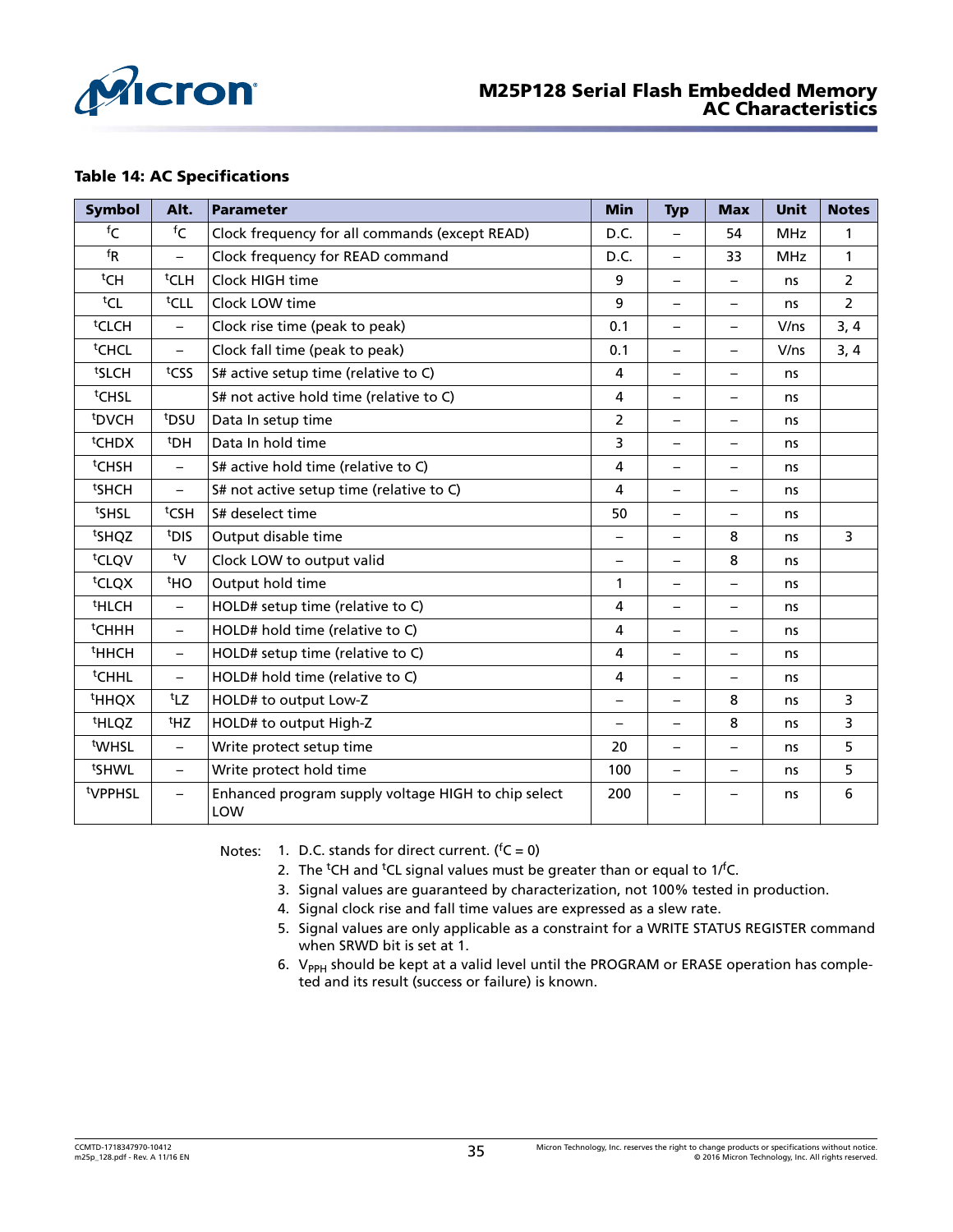<span id="page-35-0"></span>

#### Table 15: AC Specifications, Command Times

| <b>Symbol</b>   | <b>Parameter</b>                                             | <b>Min</b> | <b>Typ</b>               | <b>Max</b>                                                                                                            | <b>Units</b> | <b>Notes</b> |
|-----------------|--------------------------------------------------------------|------------|--------------------------|-----------------------------------------------------------------------------------------------------------------------|--------------|--------------|
| tw              | WRITE STATUS REGISTER cycle time                             |            | 1.3                      | 15                                                                                                                    | ms           |              |
| tpp             | PAGE PROGRAM cycle time (256 bytes)                          | —          | 0.5                      | 5                                                                                                                     | ms           | 1            |
| tpp             | PAGE PROGRAM cycle time (n bytes)                            |            | int ( $n/8$ ) x<br>0.015 | 5                                                                                                                     | ms           | 1, 2         |
| tpp             | PAGE PROGRAM cycle time ( $V_{PP} = V_{PPH}$ ,<br>256 bytes) |            | 0.4                      | 5                                                                                                                     | ms           | 1, 3         |
| tSE             | SECTOR ERASE cycle time                                      |            | 1.6                      | 3 (after 10K<br><b>ERASE</b> cycles)<br>5 (after 50K<br><b>ERASE cycles)</b><br>6 (after 100K<br><b>ERASE cycles)</b> | s            |              |
| tSE             | SECTOR ERASE cycle time ( $V_{PP} = V_{PPH}$ )               |            | 1.6                      | 3 (after 10K<br><b>ERASE cycles)</b><br>5 (after 50K<br><b>ERASE</b> cycles)<br>6 (after 100K<br><b>ERASE</b> cycles) | S            |              |
| <sup>t</sup> BE | <b>BULK ERASE cycle time</b>                                 |            | 130                      | 250                                                                                                                   | s            |              |
| <sup>t</sup> BE | BULK ERASE cycle time (V <sub>PP</sub> = V <sub>PPH</sub> )  |            | 130                      | 250                                                                                                                   | S            |              |

- Notes: 1. When using the PAGE PROGRAM command to program consecutive bytes, optimized timings are obtained in one sequence that includes all the bytes rather than in several sequences of only a few bytes ( $1 \le n \le 256$ ).
	- 2.  $int(A)$  corresponds to the upper integer part of A. For example,  $int(12/8) = 2$  and  $int(32/8) = 4.$
	- 3. Signal values are guaranteed by characterization, not 100% tested in production.

#### Figure 21: Serial Input Timing

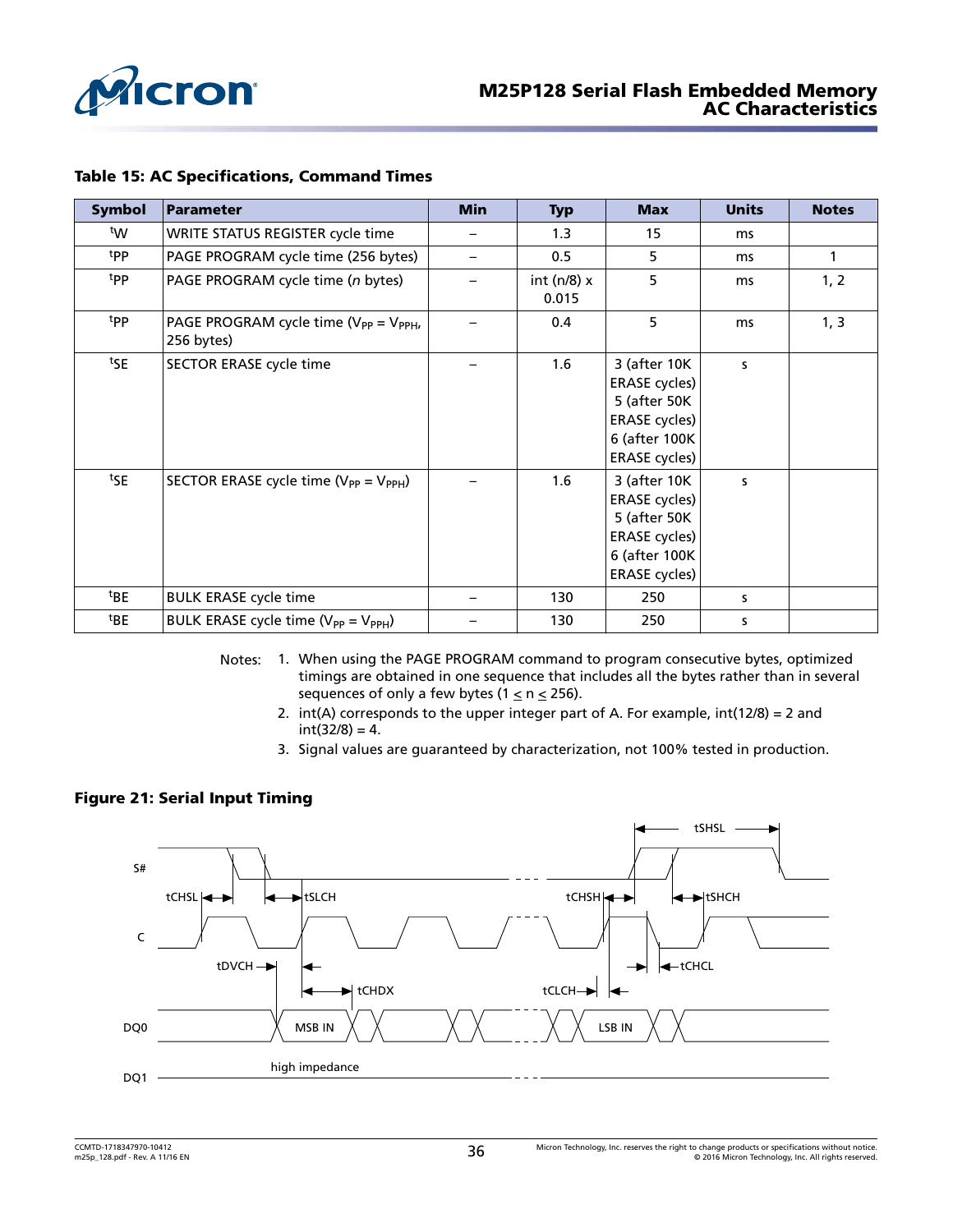<span id="page-36-0"></span>





### Figure 23: Hold Timing

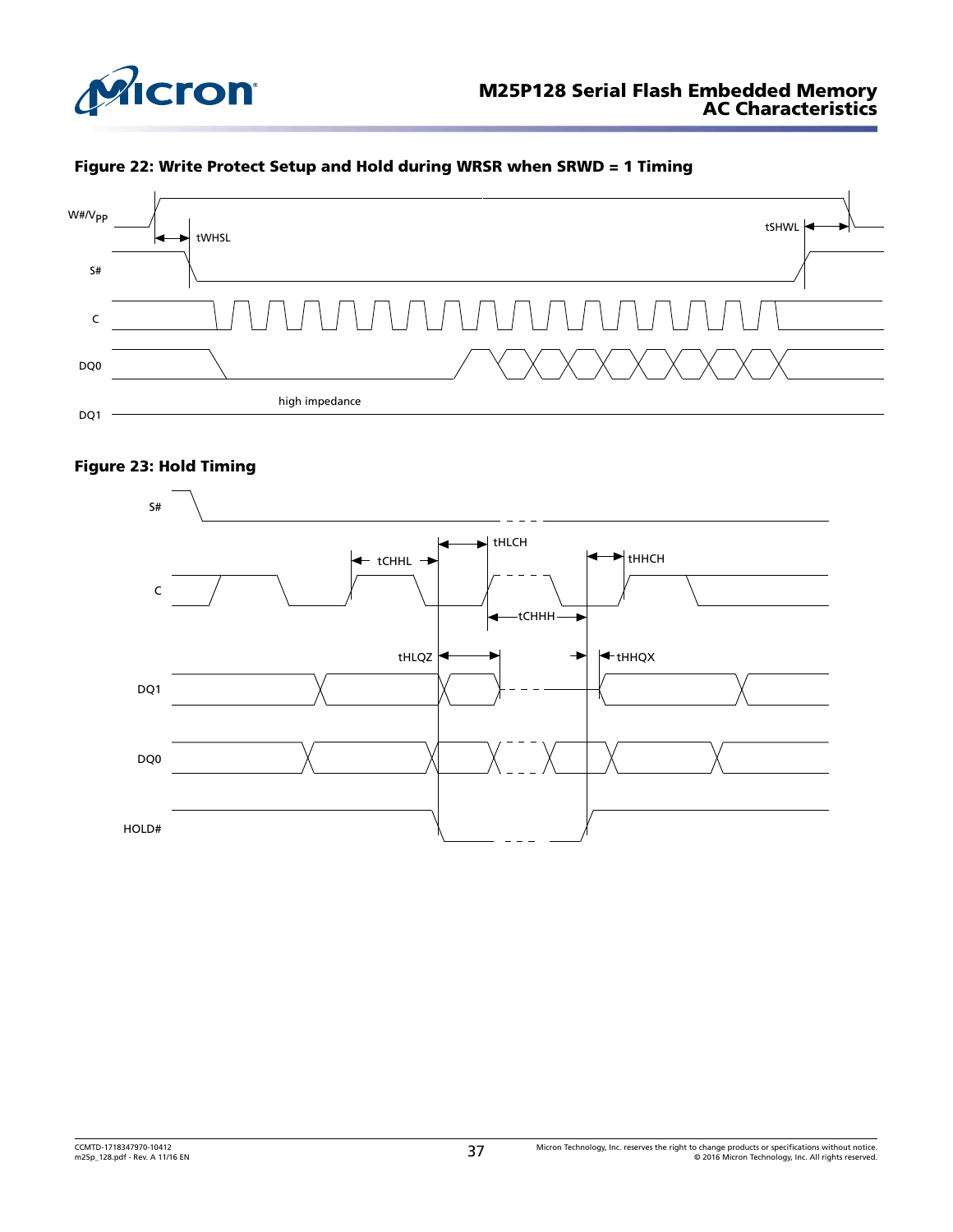<span id="page-37-0"></span>

### Figure 24: Output Timing



### Figure 25: V<sub>PPH</sub> Timing

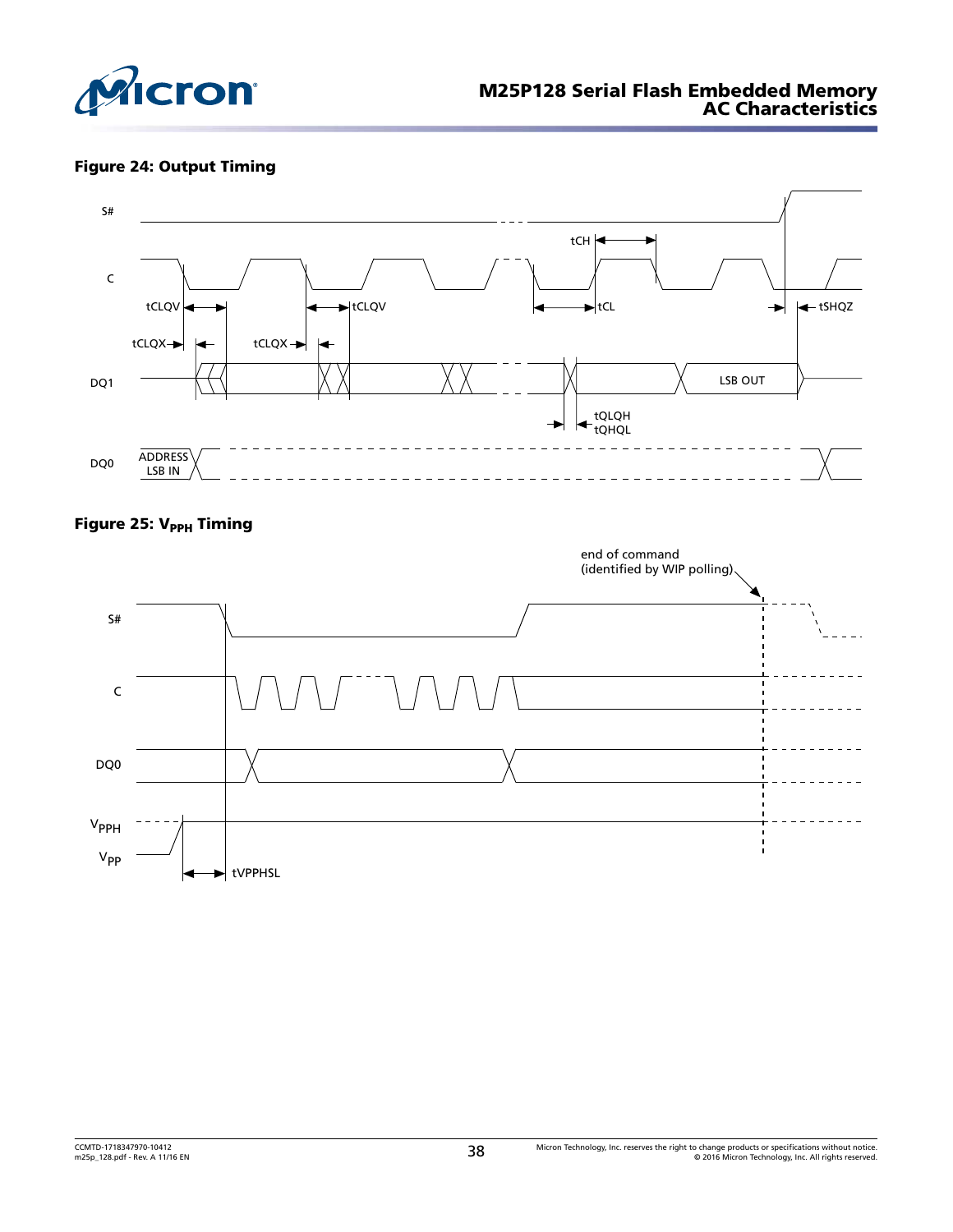<span id="page-38-0"></span>

# Package Information



Figure 26: VFDFPN8 (MLP8) 8mm x 6mm – Package Code: ME

Note: 1. Drawing is not to scale.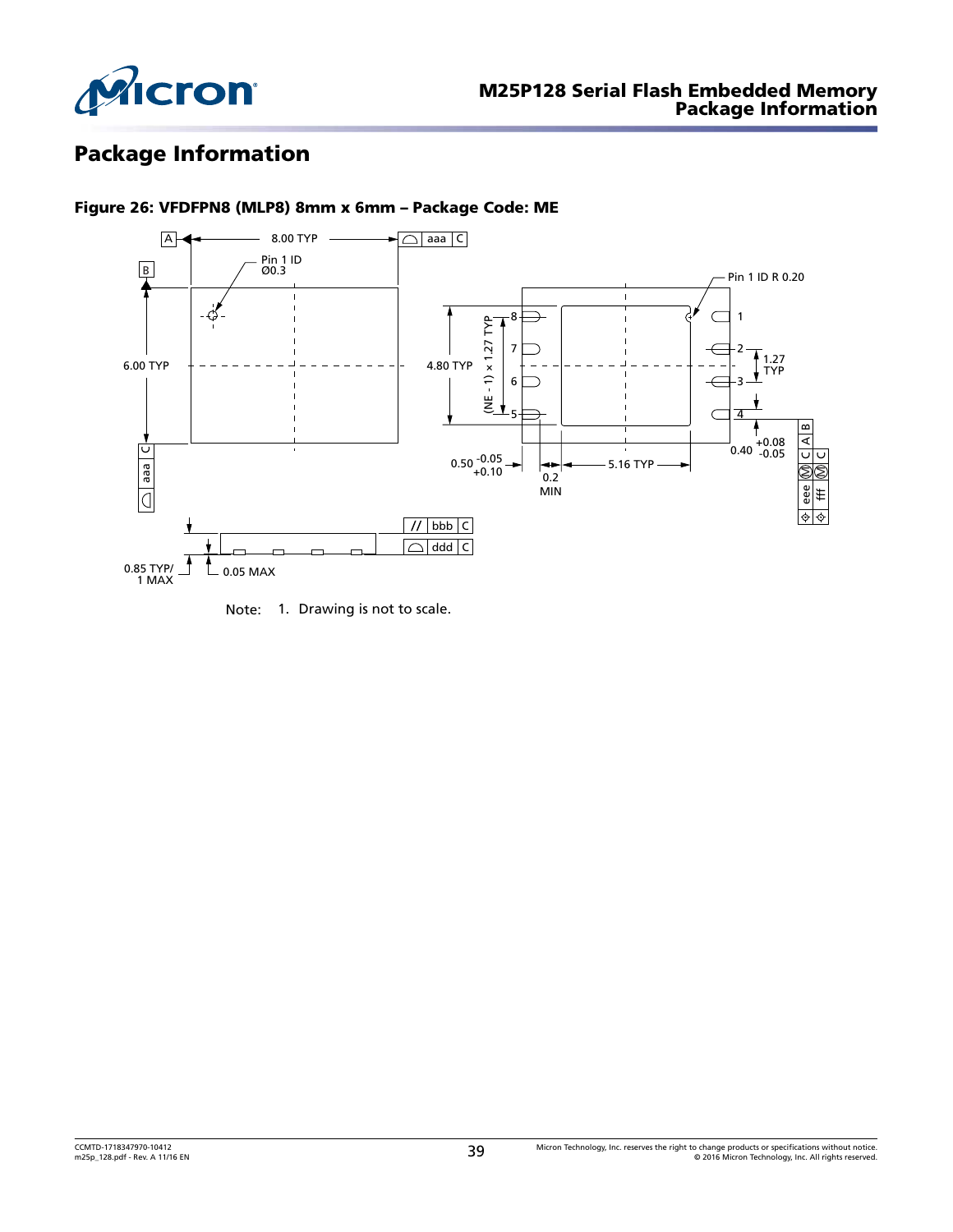<span id="page-39-0"></span>

### Figure 27: SO16W 300 mils Body Width – Package Code: MF





Note: 1. h = 0.25mm MIN, 0.75mm MAX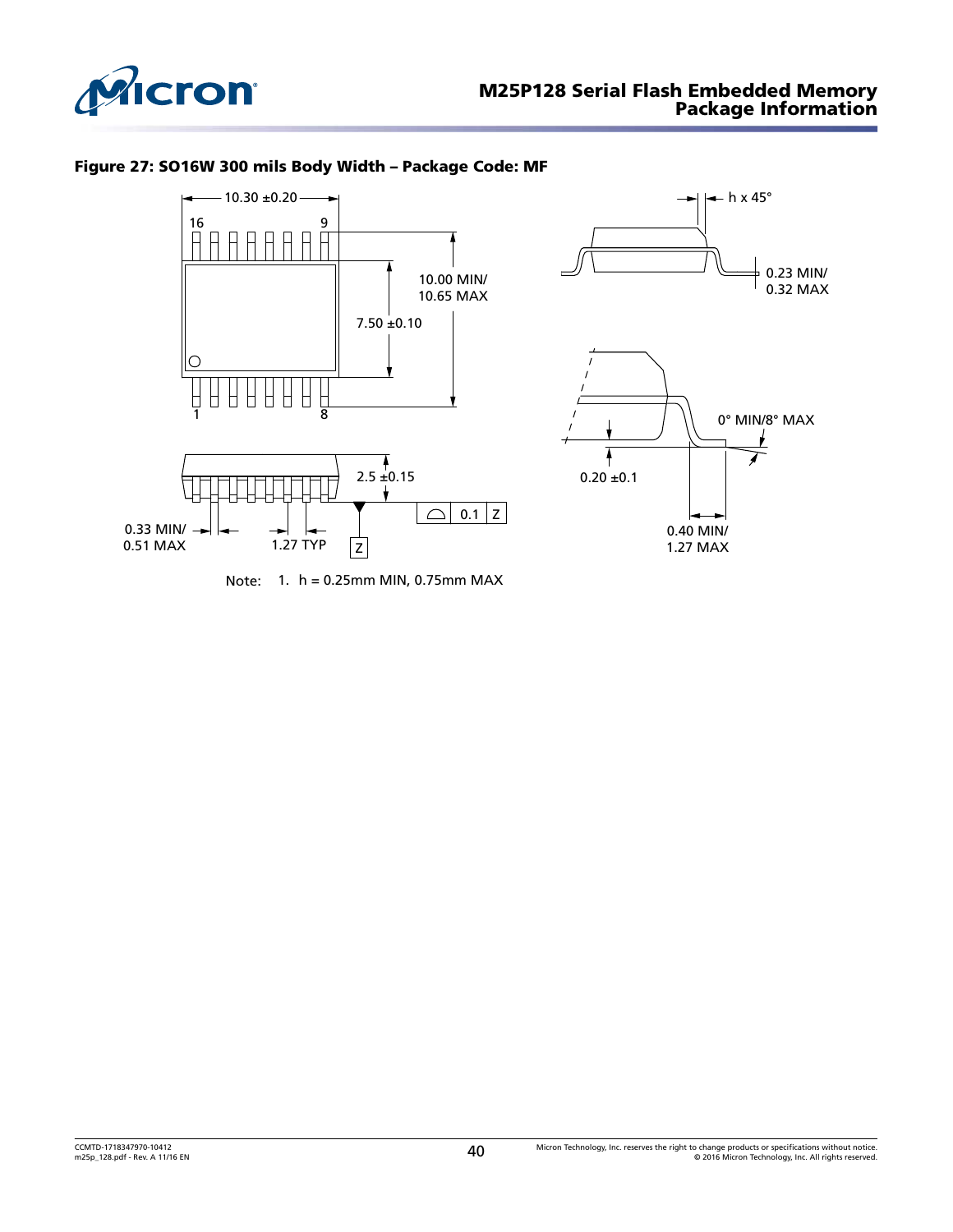<span id="page-40-0"></span>

# Device Ordering Information

### Standard Parts

For further information on line items not listed here or on any aspect of this device, contact your nearest representative.

| <b>Part Number</b>       |                                                                                                                |
|--------------------------|----------------------------------------------------------------------------------------------------------------|
| <b>Category</b>          | <b>Category Details</b>                                                                                        |
| Device type              | M25P = Serial Flash memory for code storage                                                                    |
| Density                  | $128 = 128Mb (16Mb x 8)$                                                                                       |
| <b>Operating voltage</b> | $V = V_{cc} = 2.7V$ to 3.6V                                                                                    |
| Package                  | $ME = VFDFPN8 8mm x 6mm (MLP8)$                                                                                |
|                          | $MF = SO16W (300 mils width)$                                                                                  |
| Device grade             | $6$ = Industrial temperature range: $-40^{\circ}$ C to 85 $^{\circ}$ C. Device tested with standard test flow. |
| Packing option           | – = Standard packing                                                                                           |
|                          | $T =$ Tape and reel packing                                                                                    |
| Plating technology       | $P$ or $G = RoHS$ -compliant                                                                                   |
| Lithography              | $B = 65nm$ SLC                                                                                                 |

Table 16: Part Number Information Scheme

Note: 1. The category of second Level Interconnect is marked on the package and on the inner box label, in compliance with JEDEC Standard JESD97. The maximum ratings related to soldering conditions are also marked on the inner box label.